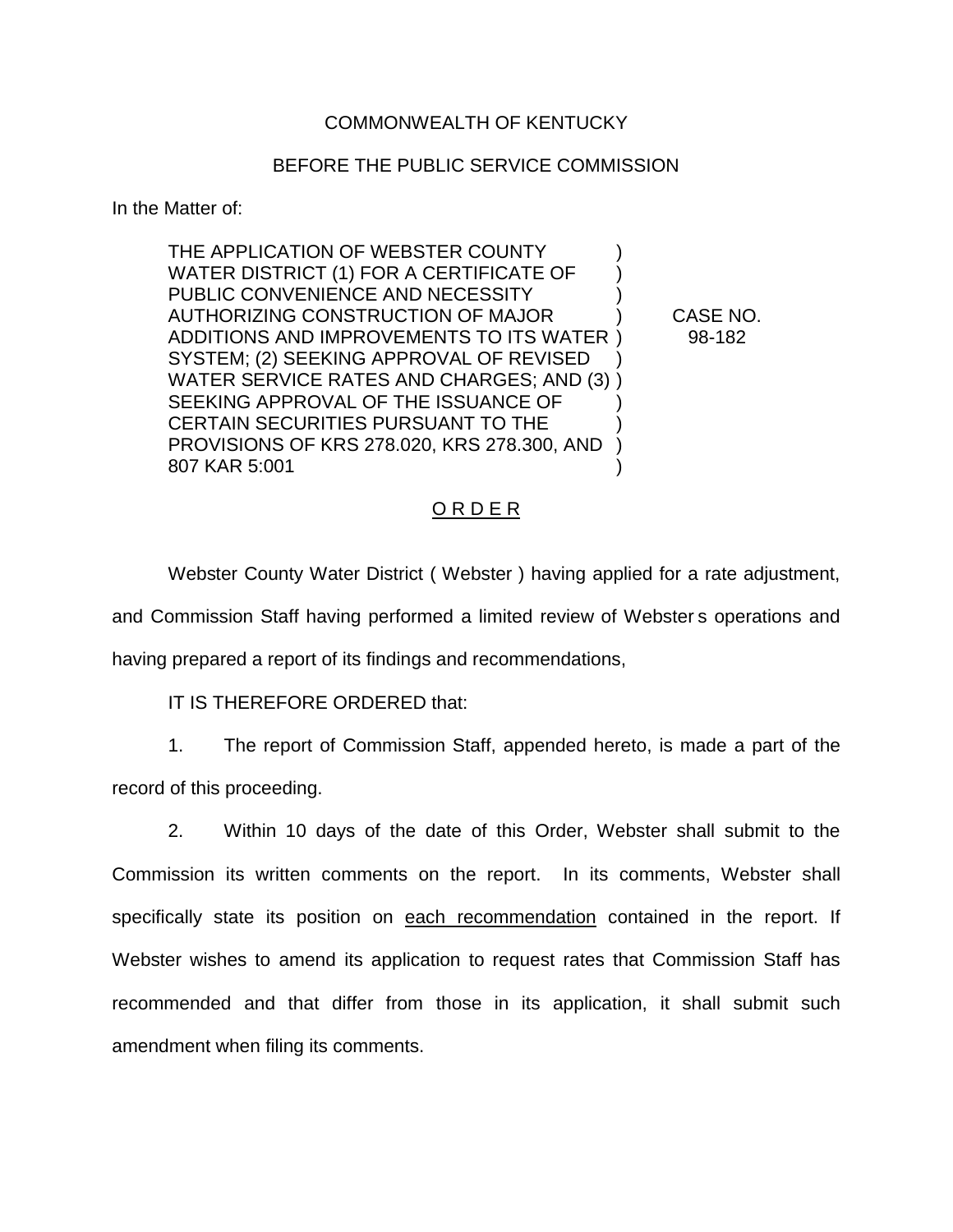3. Within 10 days of the date of this Order, if no other parties except Webster submit written comments or objections to the findings and recommendations of the Commission Staff Report, the Commission shall assume that all other parties have carefully reviewed the report and accepted the recommendations in the report.

4. A public hearing on the proposed rate adjustment shall be held in Hearing Room 1 of the Commission s offices at 730 Schenkel Lane, Frankfort, Kentucky on March 25, 1999, at 1:00 p.m., Eastern Standard Time.

5. Webster shall cause to be published in a newspaper of general circulation in the area affected by its proposed rate adjustment, no later than March 15, 1999, notice of the purpose, time, place and date of hearing.

6. All parties shall advise the Commission within 15 days of the date of this order as to whether they wish to waive their right to a hearing in this matter and have the matter stand submitted to the Commission for decision based upon the existing record, including all comments to the Commission Staff Report. The scheduled hearing will be cancelled if all parties waive their right to hearing.

Done at Frankfort, Kentucky, this 5<sup>th</sup> day of March, 1999.

By the Commission

ATTEST:

Executive Director

\_\_\_\_\_\_\_\_\_\_\_\_\_\_\_\_\_\_\_\_\_\_\_\_\_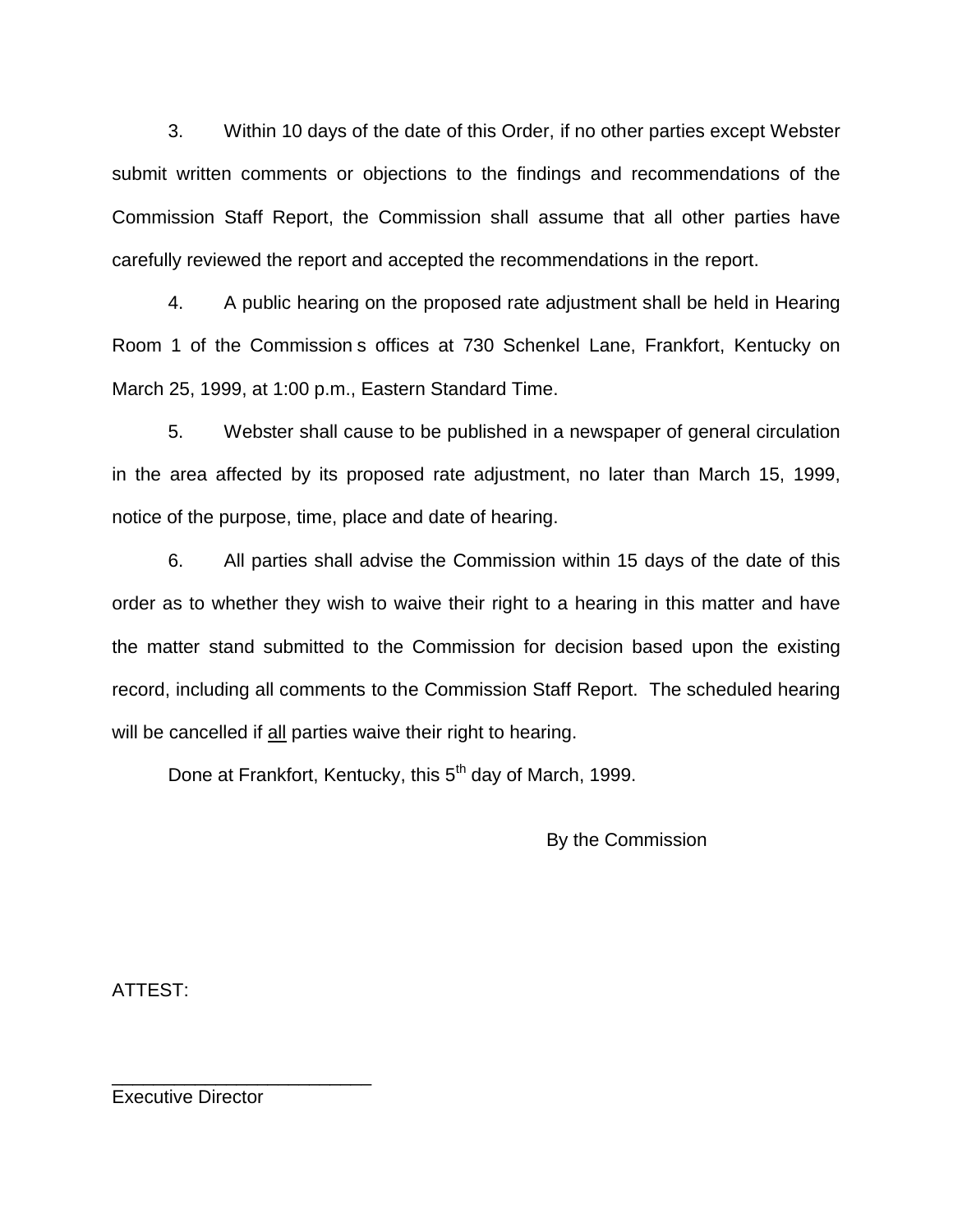### BEFORE THE PUBLIC SERVICE COMMISSION

In the Matter of:

| THE APPLICATION OF WEBSTER COUNTY           |          |
|---------------------------------------------|----------|
| WATER DISTRICT (1) FOR A CERTIFICATE OF     |          |
| PUBLIC CONVENIENCE AND NECESSITY            |          |
| AUTHORIZING CONSTRUCTION OF MAJOR           | CASE NO. |
| ADDITIONS AND IMPROVEMENTS TO ITS WATER)    | 98-182   |
| SYSTEM; (2) SEEKING APPROVAL OF REVISED     |          |
| WATER SERVICE RATES AND CHARGES; AND (3))   |          |
| SEEKING APPROVAL OF THE ISSUANCE OF         |          |
| CERTAIN SECURITIES PURSUANT TO THE          |          |
| PROVISIONS OF KRS 278.020, KRS 278.300, AND |          |
| 807 KAR 5:001                               |          |

### STAFF REPORT

Prepared By: John D. Williams Public Utility Financial Analyst, Senior Water and Sewer Revenue Requirements Branch Division of Financial Analysis

Prepared By: Renee Curry Public Utility Rate Analyst, Senior Communications, Water and Sewer Rate Design Branch Division of Financial Analysis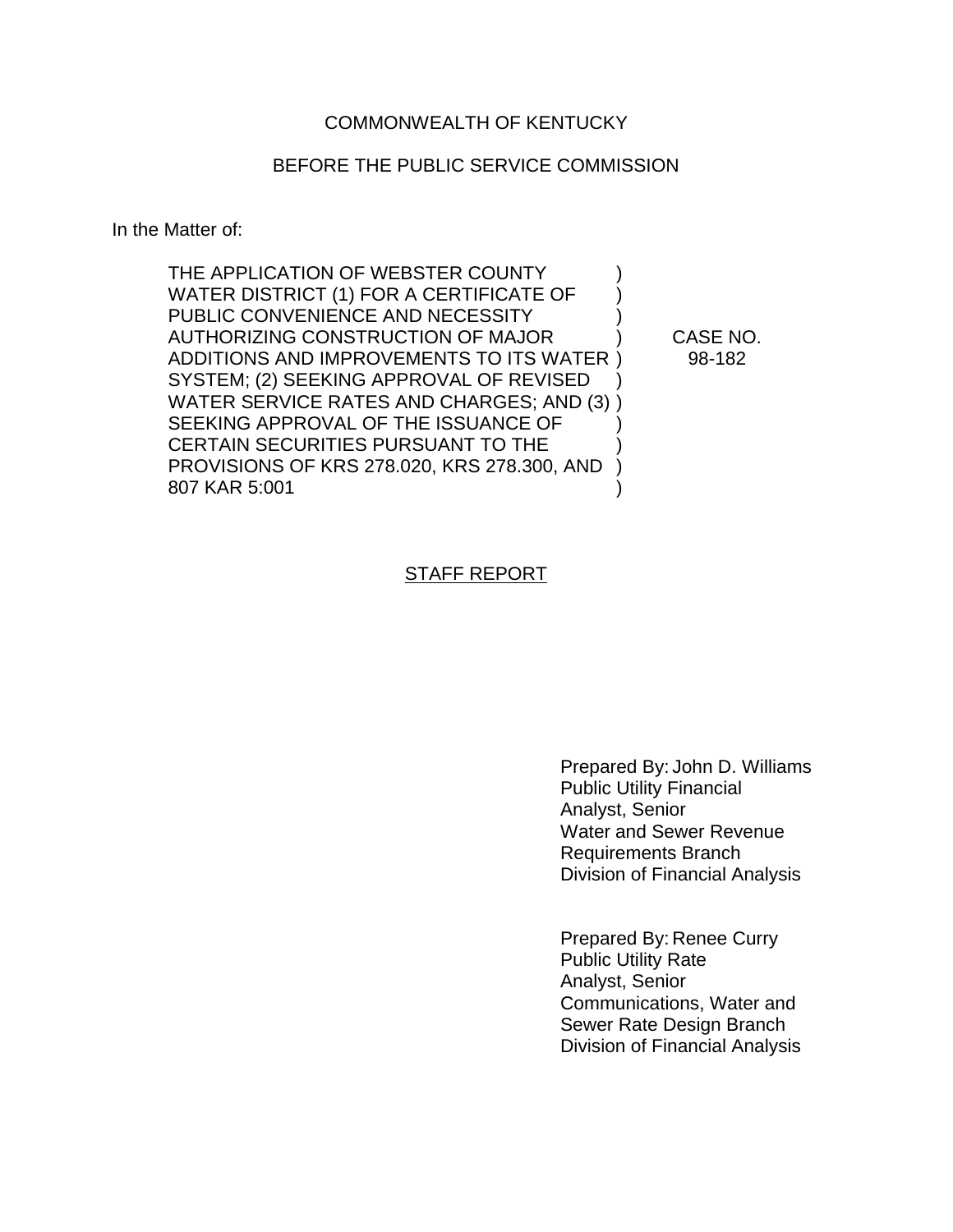#### STAFF REPORT

#### ON

#### WEBSTER COUNTY WATER DISTRICT

#### CASE NO. 98-182

On April 20, 1998, Webster County Water District ( Webster ) applied to adjust its water service rates. Due to deficiencies, its application was not accepted for filing until June 4, 1998. In its application, Webster requests a 26 percent increase in its water service rates which will generate additional annual revenues of \$282,713.

Commission Staff has performed a limited financial review of Webster s operations for the 12-month period ending December 31, 1997, Webster s proposed test period. The scope of this review is limited to determining whether the test period operating revenues and expenses are representative of normal operations. Insignificant or immaterial discrepancies are neither pursued nor addressed.

John Williams of the Commission s Water and Sewer Revenue Requirements Branch is responsible for the preparation of this Staff Report, except for those sections addressing normalized operating revenues and Webster s cost of service study and rate design. Renee Curry of the Commission s Communications, Water and Sewer Rate Design Branch addresses those sections.

#### Revenue Requirements.

Commission Staff s findings and recommendations regarding Webster s adjusted test year operations are set forth in Attachment A. A comparison of Webster s proposed revenue requirement calculation and Staff s recommended revenue requirement

-2-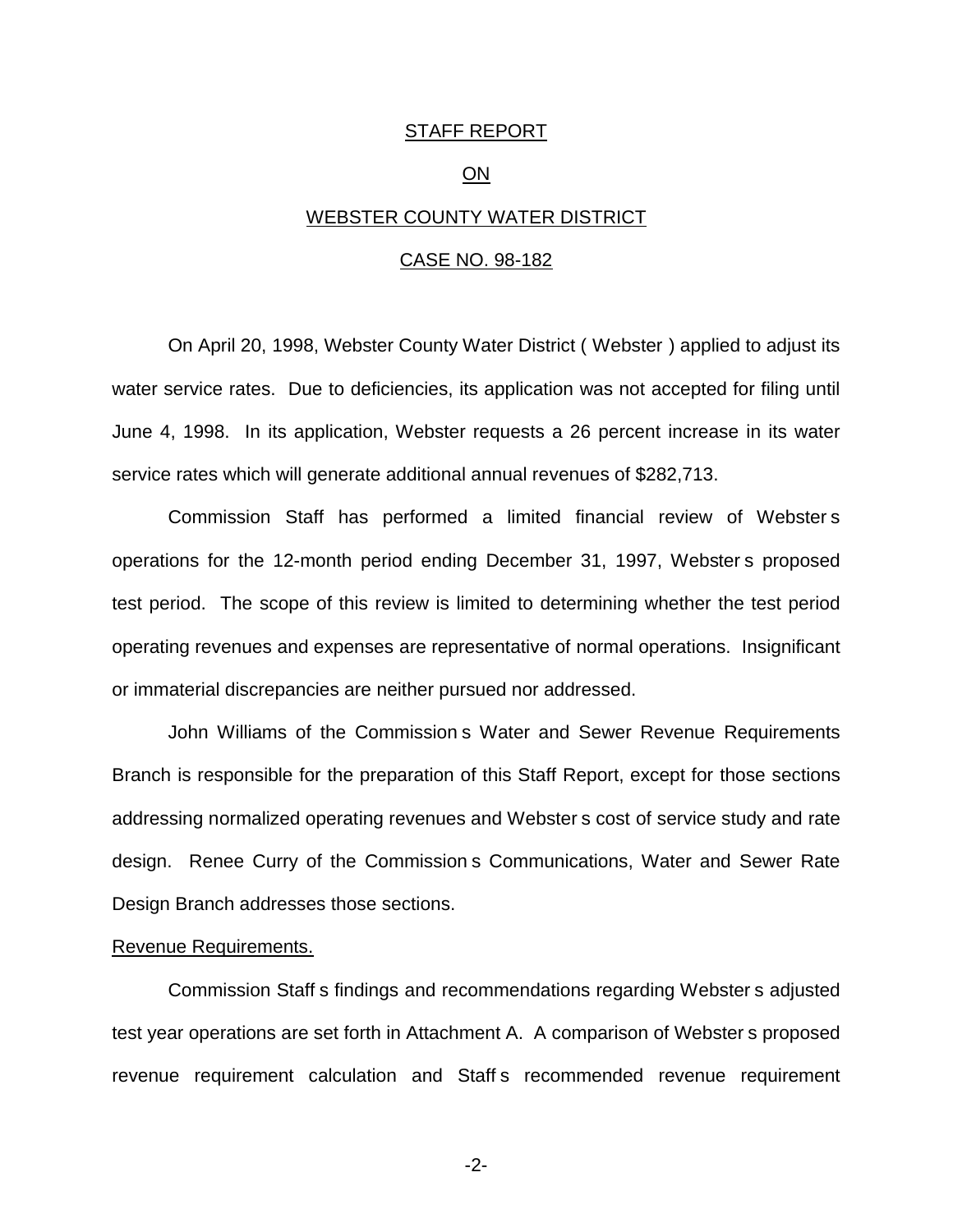calculation is set forth at Attachment B. Based upon its review of Webster s test period operations, Commission Staff finds that Webster s revenue requirement should range between  $$1,293,578$ <sup>1</sup> and  $$1,734,237$ <sup>2</sup> and requires an increase in annual revenues that ranges from \$224,307 and \$664,966.

### Current Rate Design

Webster's current retail rate design is a 4-step declining block schedule, with usage allowances of 2,000 gallons, 4,000 gallons, 94,000 gallons and an over 100,000 gallon increment. Webster originally submitted a proposal to increase each rate step by approximately 25 27 percent. On February 16, 1999, Webster submitted another proposal wherein each rate step would be increased by \$1.08 per 1,000 gallons. Webster has a flat per 1,000-gallon wholesale rate that it proposed to increase by the same amounts. Both proposals generate the revenue requested by Webster.

 $1$  This figure represents the amount of revenue necessary to meet Websters reasonable operating expenses and the minimum debt service coverage requirements in its existing and proposed long-term debt.

 $2$  This figure represents the amount of revenue necessary to meet Webster Water s reasonable operating expenses and the minimum debt service coverage requirements in its existing and proposed long-term debt instruments and to recover depreciation expense. The Kentucky Supreme Court has noted that [d]epreciation is a concern to most enterprises, but it is of particular importance to water and sewer utilities because of the relatively large investment in utility plants required to produce each dollar of annual revenue. Water districts are capital intensive, asset-wasting enterprises. The structure of a water plant, comprised of innumerable components, demands allocation of proper depreciation to ensure financial stability. Adequate depreciation allowance is critical in order to allot to the district sufficient revenue to provide for a replacement fund for all its plant property, contributed or noncontributed. Public Service Commission v. Dewitt Water District, Ky., 720 S.W.2d 725, 729 (1986).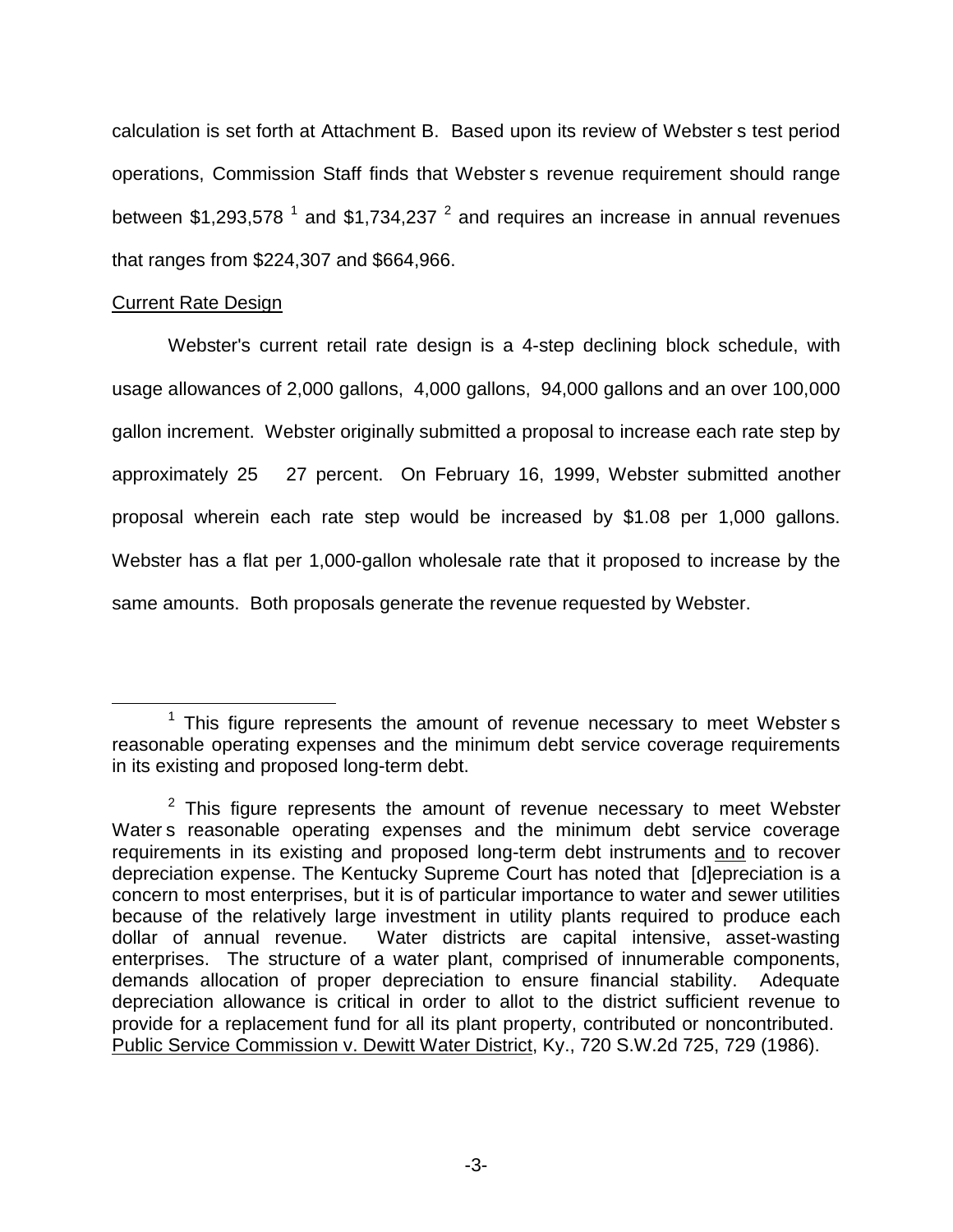No cost of service study has ever been prepared for this utility. A cost of service study establishes charges to customers in proportion with the cost of providing service. Accordingly, Commission Staff prepared a cost of service study of Webster and has attached this study as Attachment C.

#### Wholesale Rate

The first step in preparing the cost of service study was to determine the wholesale rate. Webster sells water to the cities of Dixon, Slaughters, and Clay. Commission Staff first determined the total amount of water produced and sold shown at Sheet 1. Webster sold 89,751,000 gallons to its wholesale customers, reported a line loss of 2.33 percent and reported plant use of 1.24 percent. The line loss and plant use is well within acceptable ranges.

Commission Staff then allocated the inch miles of lines that were jointly used by Webster and its wholesale customers shown at Sheet 2. Since the wholesale customers do not use any transmission lines less than 6 inches in diameter and jointly use a portion of the other lines an allocation factor must be determined in order to allocate water transmission costs.

Staff reviewed Webster's depreciation schedule shown at Sheet 3, and determined the items that should be allocated to the wholesale customers. All items were allocated with the exception of meter and meter installations, hydrants, and \$27,854 in items such as office furniture and transportation equipment, which are used mainly to serve retail customers.

The wholesale allocation factors, shown at Sheet 4, were determined based on the ratio of sales to wholesale to total sales and the ratio of total system miles of line to

-4-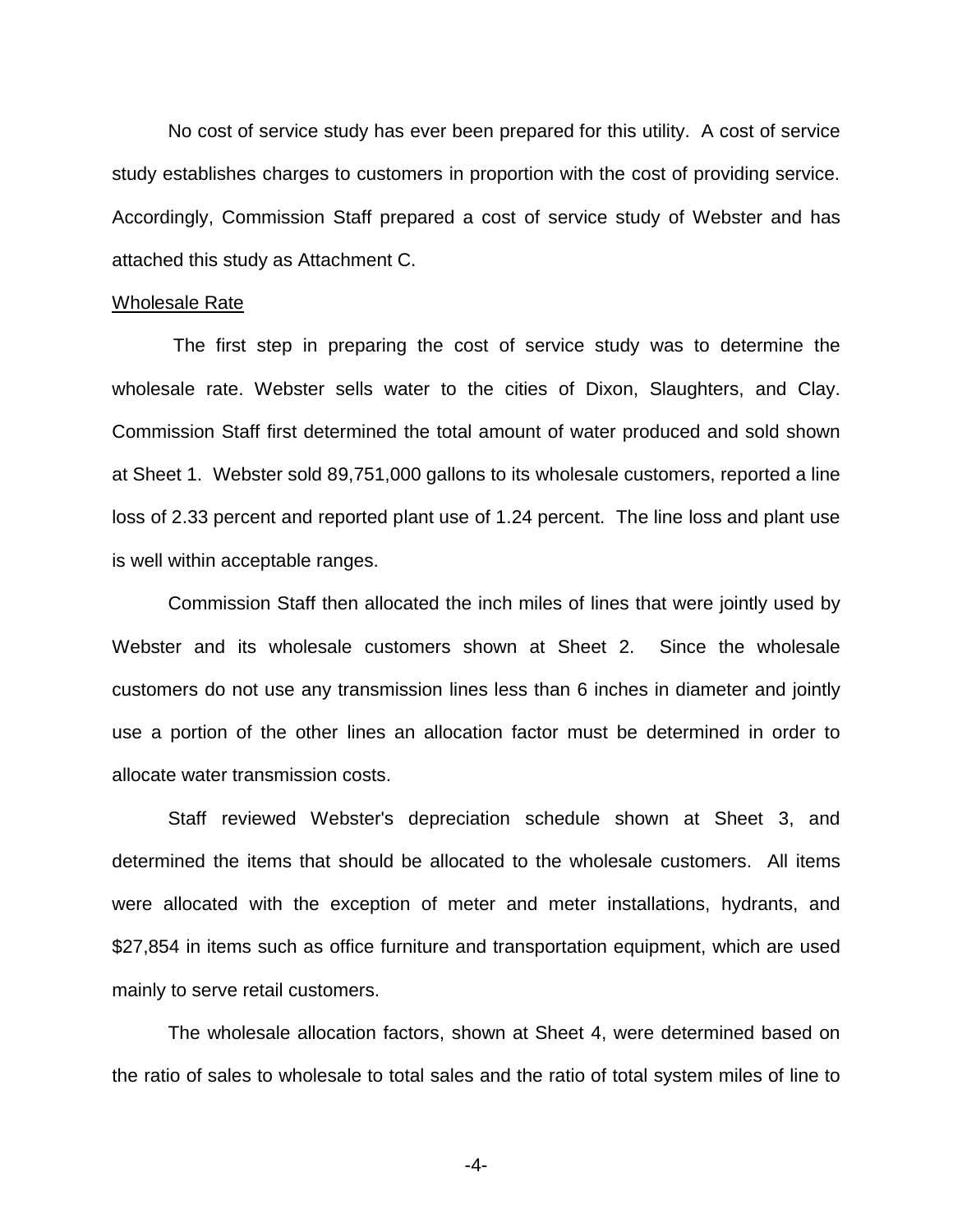the jointly used miles of line. A water production allocation factor of .3379 and a pipeline transmission factor of .1741 was determined to be the factors to be used in allocating production and transmission costs to the wholesale customers.

Staff's allocation of wholesale costs shows the total costs of Webster, the allocation factor used to allocate each cost, and the dollar amount allocated to the wholesale customers. The wholesale costs are then subtracted from the total costs to determine the costs to be paid by the retail customers. The total wholesale costs are then divided by the total gallons sold to the wholesale customers to determine the wholesale rate.

There are two wholesale rates shown on Sheet 5, allocation of wholesale rate. The rate of \$5.15 per 1,000 gallons is based on the amount of revenue that Commission Staff determined was actually needed by Webster. The rate of \$3.70 per 1,000 gallons is based on the increased amount of revenue requested by Webster and the increase recommended to be accepted in this report.

#### Retail Rates

Staff has used the commodity demand methodology in preparing the cost of service study as set out in the American Water Works Association's ( AWWA ) Manual M-1. This study recognizes that a utility must be prepared for meeting average water use needs as well as peak demand requirements. In other words, a system must be sized to meet the demands of the residential customers who place a larger demand on the system than very large consumers. The large consumers use water throughout the day and night and generally place a smaller demand on the system than residential customers who use water for a few hours each day.

-5-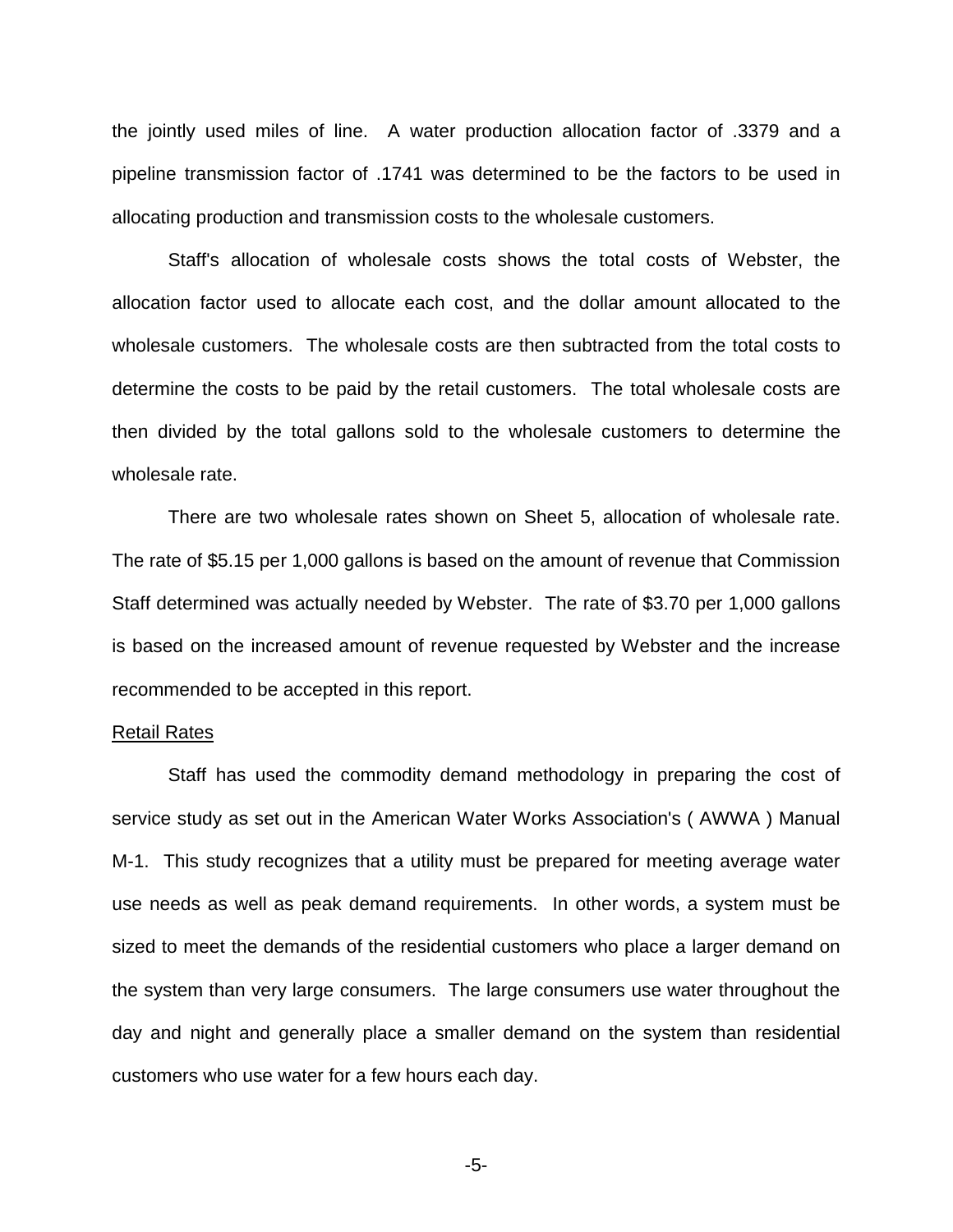The commodity demand method allocates costs into either commodity, demand or customer functions. Commodity costs are those costs that vary directly with the quantity of water produced such as chemicals and purchased power. Demand costs are associated with providing facilities to meet the peak demands placed on the system. These costs include transmission and distribution costs. Customer costs are those costs associated with serving the customers regardless of the amount of water used. These costs include meter reading and billing and collecting.

Allocation of plant value shown at Sheet 6 allocates plant value into demand or customer. No plant value is allocated to commodity since the value does not change with amounts of water produced. Sheet 7 shows the allocation of expenses to the functional cost components. Administrative and general expenses are allocated to the cost components based on the subtotal of all other expenses, excluding commodity costs. Depreciation expense is based on the percentages contained in Sheet 3. Debt service is based on the allocation of plant value as shown on Sheet 6. Expenses have been allocated based on both the revenue proposed by Webster and the revenue that Staff has found that Webster actually needs.

Once operating and maintenance expense has been allocated, all other expenses and income must be allocated to the functional categories. Sheet 8 is the allocation of expenses and other revenue based on the amount of revenue Webster requested, less wholesale revenue. The sheet shows that \$98,521 should be collected from the commodity category, \$801,793 from the demand category and \$120,824 from the customer charge.

-6-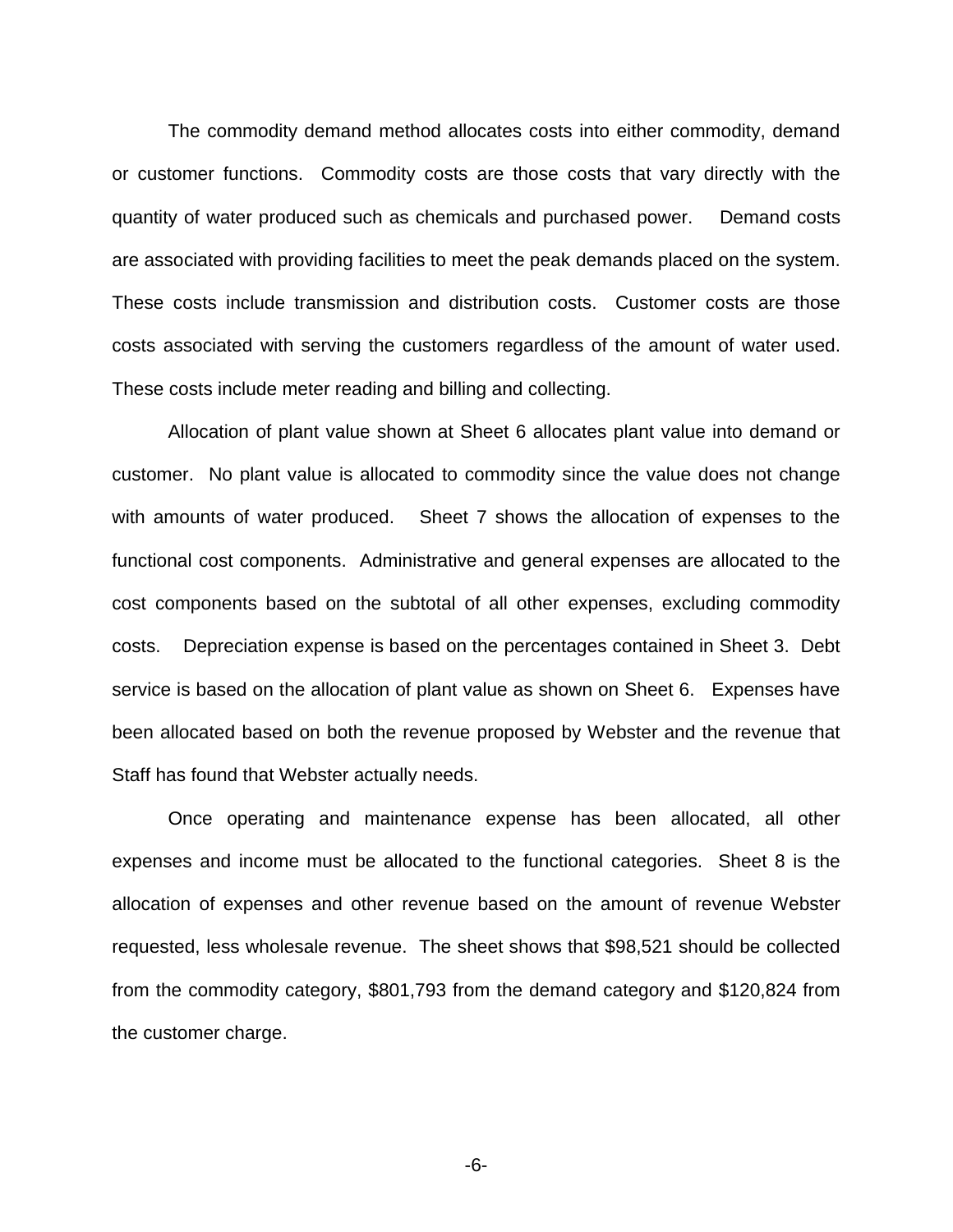After costs have been allocated by function, a billing analysis must be reviewed to study the usage patterns of the customers of a utility. The chart on Sheet 9 shows that Webster is unique in that a large portion of its water is sold at 2,000,000 gallons and over. The AWWA Manual M-1 states that the initial usage block should be selected to include about 80 to 90 percent of usage, or at least all residential usage. Based on the usage patterns of Webster's customers, the usage allowances have been changed to a first 2,000,000 gallons and an over 2,000,000 gallons. The first 2,000,000-gallon rate increment includes 83 percent of Webster's total water sales.

Sheet 10 shows the allocation of expenses to each usage increment. These expenses are based on the total revenue requested by Webster. The actual water sales percentages are used to allocate commodity costs. Demand costs are allocated using a weighted sales percentage in order to more fairly reflect the demand placed on the system. The allocations produce a customer charge with no usage allowance of \$8.47, a rate of \$5.49 per 1,000 gallons up to 2,000,000 gallons and a rate of \$3.85 per 1,000 gallons for all water used in excess of 2,000,000 gallons. Sheet 11 is a verification schedule showing that the rates produced by the cost of service study will in fact produce the correct amount of revenue.

The next 3 pages of the cost of service study, Sheets 12 through 14, show the rates based on the actual revenue amount that Staff has determined that Webster needs. All numbers with the exception of depreciation and debt service amounts are the same as the other study. In order for Webster to receive only the amount requested, depreciation has been decreased from \$341,531 to \$305,745. Debt service has been adjusted from \$417,403 to \$341,531.

-7-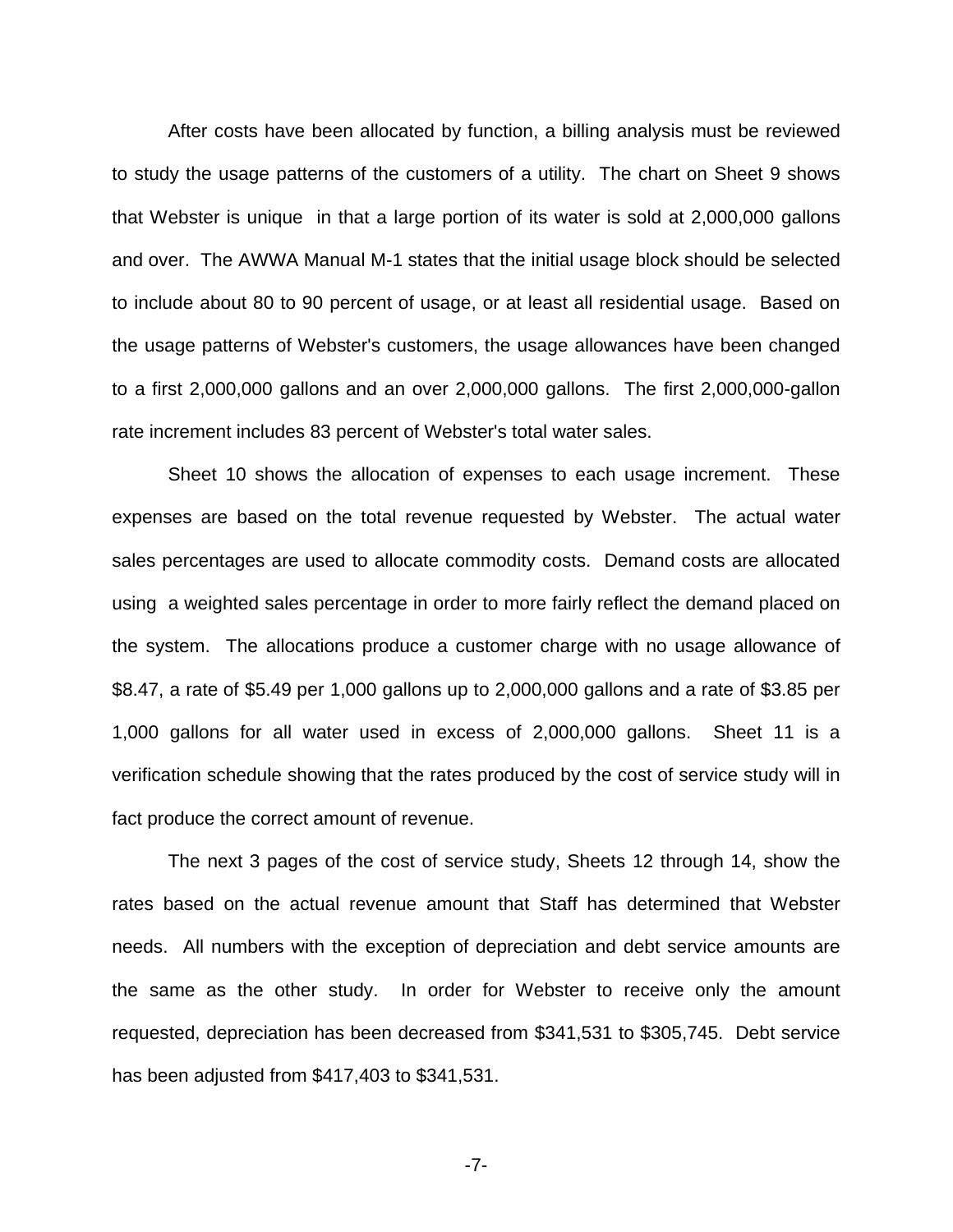Sheet 15 shows a comparison of rates based on the revenue found reasonable by Staff and the revenue requested by Webster.

#### Recommendations

Commission Staff recommends the following actions:

1. As Webster s proposed rates will generate revenues of \$1,353,079 and as such revenues are sufficient to meet Webster s reasonable operating expenses (excluding depreciation expense) and the minimum debt service requirements of its existing and proposed long-term debt, the proposed rates, which are set forth in Attachment D, should be approved.

2. As an alternative to approving Webster s proposed rates, the Commission should:

a. Approve the rates set forth in Attachment E, which will generate total revenues of \$1,737,237 and will permit Webster to recover its reasonable operating expenses, including depreciation expense, and to meet the minimum debt service coverage requirements in its existing and proposed long-term debt instruments; or,

b. Allow Webster to phase-in the rates set forth in Attachment E over a 3-year period; or,

c. If the rates set forth in Attachment E are not authorized for immediate use or on a phased-in basis, establish a rider to Webster s approved rates in accordance with Attachment F which will require an annual adjustment in those rates to reflect the inflation as measured by the Gross Domestic Product Implicit Price Deflator.

-8-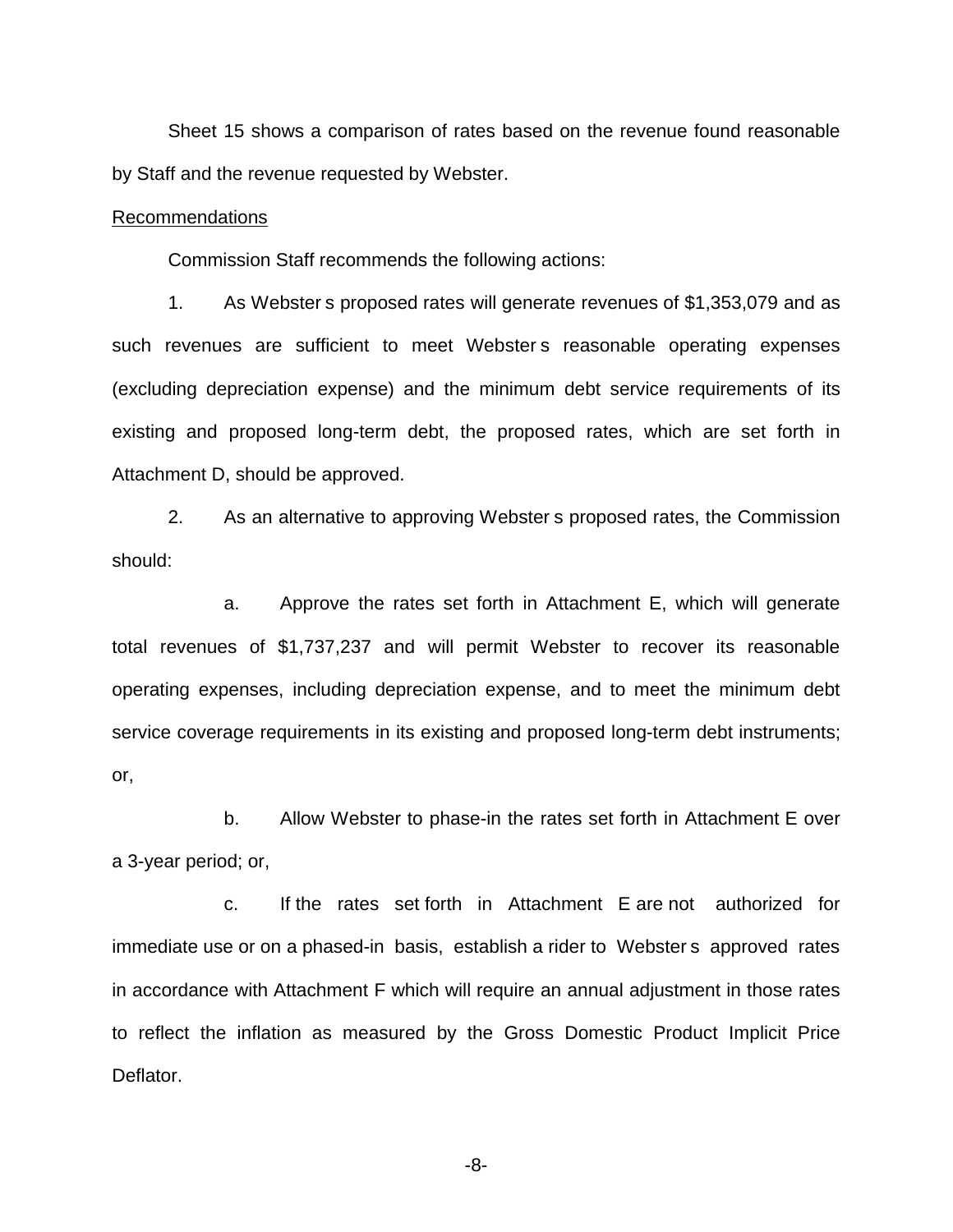3. Commission Staff be required to perform a limited review of the Webster s operations within 3 years of the establishment of new rates to ensure that the establish rates are still adequate.

4. Webster should be required to notify the Commission in writing if, during the three years following the establishment of new rates and prior to the performance of any limited Commission Staff review, the revenues generated by the new rates become inadequate to meet its cash operating expenses and annual debt service requirements.

### **Signatures**

Prepared By: John D. Williams Public Utility Financial Analyst, Senior Water and Sewer Revenue Requirements Branch Division of Financial Analysis

\_\_\_\_\_\_\_\_\_\_\_\_\_\_\_\_\_\_\_\_\_\_\_\_\_\_

Prepared By: Renee Curry Public Utility Rate Analyst, Senior Communications, Water and Sewer Rate Design Branch Division of Financial Analysis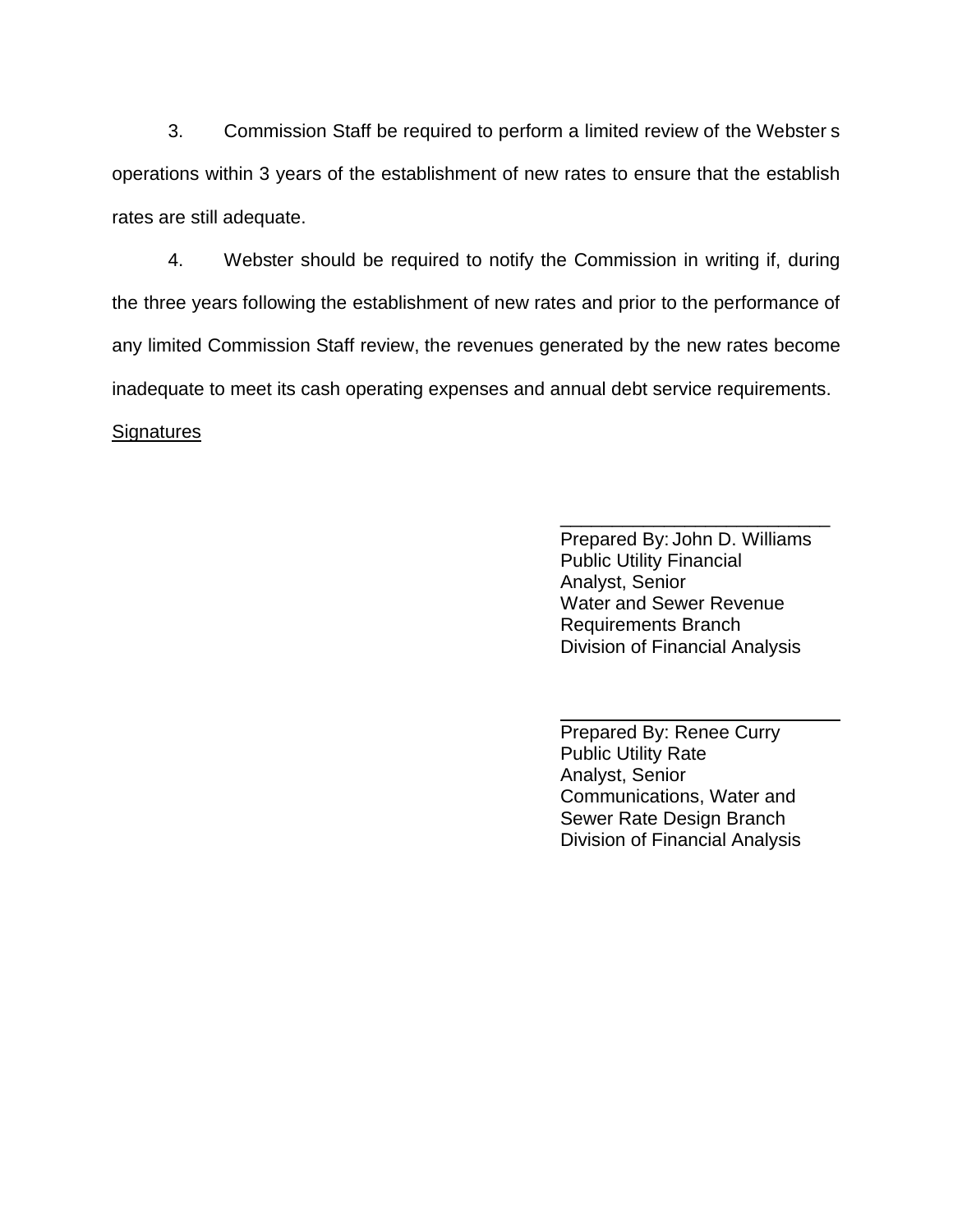### ATTACHMENT A STAFF REPORT CASE NO. 98-182 STAFF'S RECOMMENDED OPERATIONS

|                                         |                  | Actual            |                |                  |                  |                | <b>Staff Adjusted</b> |
|-----------------------------------------|------------------|-------------------|----------------|------------------|------------------|----------------|-----------------------|
|                                         | <b>Test Year</b> |                   |                |                  | <b>Test Year</b> |                |                       |
|                                         |                  | <b>Operations</b> |                | Adjustments Ref. |                  |                | <b>Operations</b>     |
| <b>Operating Revenues:</b>              |                  |                   |                |                  |                  |                |                       |
| <b>Retail Water Sales</b>               | \$               | 823,551           | \$             | (1,095)          | A                | \$             | 822,456               |
| <b>Sales for Resale</b>                 |                  | 246,815           |                |                  |                  |                | 246,815               |
| <b>Other Operating Revenue</b>          |                  | 17,624            |                | 845              | B                |                | 18,469                |
| <b>Total Operating Revenues</b>         |                  | \$1,087,990       | \$             | (250)            |                  | \$             | 1,087,740             |
| <b>Operating Expenses:</b>              |                  |                   |                |                  |                  |                |                       |
| Salaries & Wages - Employees            |                  | 253,995           |                | 27,766           | C                |                | 281,761               |
| Salaries & Wages - Officers             |                  | 12,000            |                |                  |                  |                | 12,000                |
| <b>Employee Pensions &amp; Benefits</b> |                  | 66,773            |                | 5,636            | D                |                | 72,409                |
| <b>Purchased Power</b>                  |                  | 78,414            |                |                  |                  |                | 78,414                |
| Chemicals                               |                  | 70,386            |                |                  |                  |                | 70,386                |
| <b>Materials &amp; Supplies</b>         |                  | 58,214            |                |                  |                  |                | 58,214                |
| Contr. Svcs. - Accounting               |                  | 8,300             |                |                  |                  |                | 8,300                 |
| Contr. Svcs. - Legal                    |                  | 6,129             |                | (3, 129)         | J                |                | 3,000                 |
| <b>Rental of Equipment</b>              |                  | 2,086             |                | (2,086)          | J                |                |                       |
| <b>Transportation Expenses</b>          |                  | 10,711            |                |                  |                  |                | 10,711                |
| Insurance - Gen'l Liability             |                  | 13,561            |                | 7,717            | G                |                | 21,278                |
| Insurance - Worker's Comp.              |                  | 8,000             |                | (36)             | F                |                | 7,964                 |
| Insurance - Other                       |                  | 432               |                |                  |                  |                | 432                   |
| <b>Advertising Expense</b>              |                  | 766               |                | (766)            | L                |                |                       |
| Amort. - Rate Case Expense              |                  |                   |                | 3,333            | H                |                | 3,333                 |
| Amort. - Non-Recurring Expenses         |                  |                   |                | 1,738            | J                |                | 1,738                 |
| <b>Regulatory Comm. Expense</b>         |                  |                   |                | 1,989            | E                |                | 1,989                 |
| <b>Bad Debt Expense</b>                 |                  | 580               |                |                  |                  |                | 580                   |
| Miscellaneous Expense                   |                  | 24,200            |                |                  |                  |                | 24,200                |
| Total Oper. And Maint. Expenses         | \$               | 614,547           | \$             | 42,162           |                  | \$             | 656,709               |
| <b>Depreciation Expense</b>             |                  | 257,637           |                | 183,022          | L                |                | 440,659               |
| <b>Taxes Other Than Income</b>          |                  | 23,110            |                | (2,027)          | Е                |                | 21,083                |
| <b>Total Operating Expenses</b>         | \$               | 895,294           | \$             | 223,157          |                  | $\frac{1}{2}$  | 1,118,451             |
| <b>Net Operating Income</b>             | \$               | 192,696           | \$             | (223, 407)       |                  | \$             | (30, 711)             |
| Other Income (Expense):                 |                  |                   |                |                  |                  |                |                       |
| Interest Income - Unrestricted          |                  | 43,556            |                | (43, 556)        | K                |                |                       |
| Income Available to Service Debt        | \$               | <u>236,252</u>    | $\mathfrak{F}$ | (266, 963)       |                  | $\mathfrak{F}$ | (30, 711)             |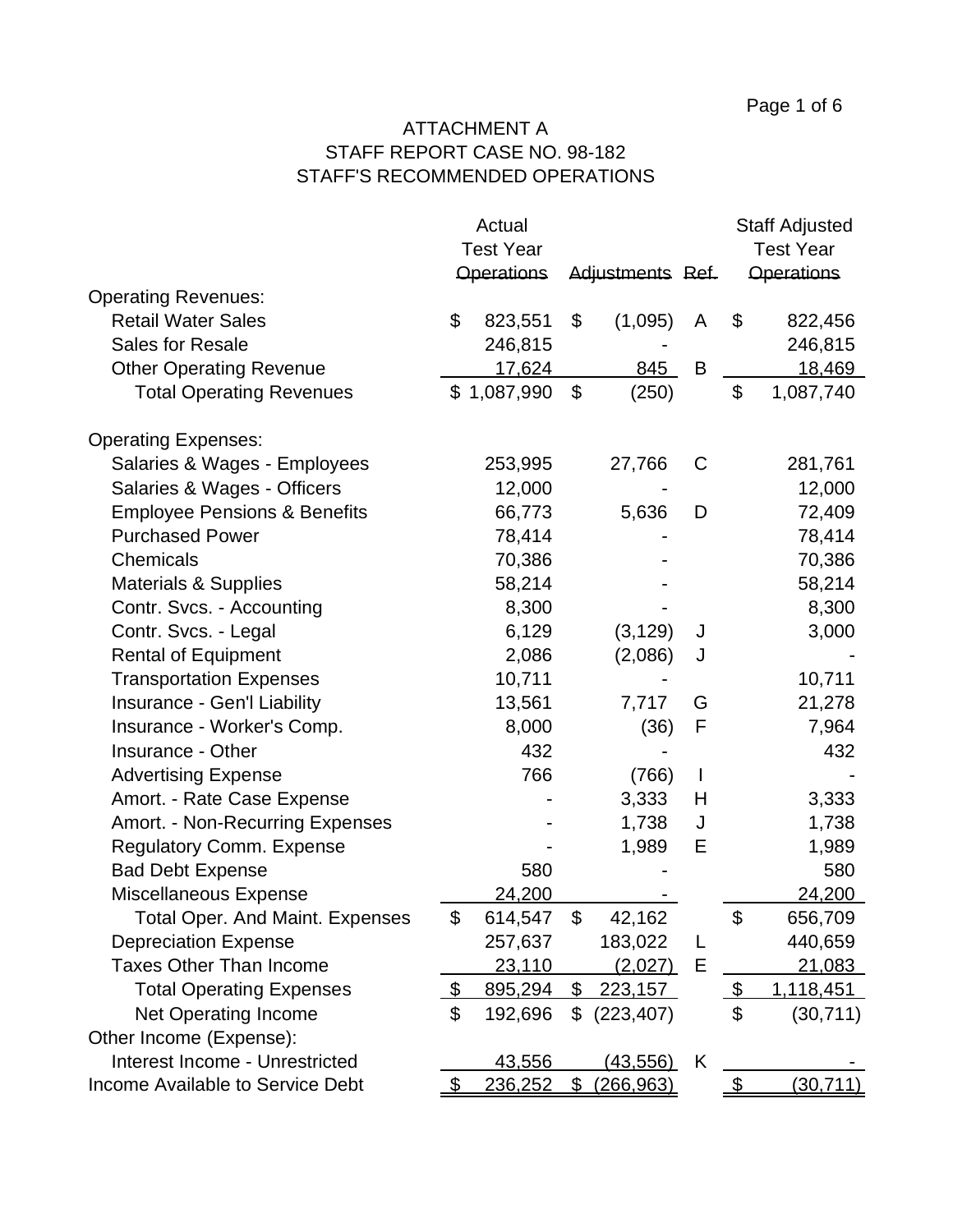#### ATTACHMENT A STAFF REPORT CASE NO. 98-182 STAFF RECOMMENDED OPERATIONS

- A. Retail Water Sales. Webster reported retail sales of \$823,551 in its 1997 annual report to the Commission. Staff prepared a billing analysis using billing and usage information by customer class for the 1,280 customers served by the utility on December 31, 1997. Staff proposes a pro forma adjustment decreasing retail sales revenue by (\$1,095) based on the results of the billing analysis.
- B. Other Operating Revenue. Webster prepared a summary of forfeited discounts and miscellaneous service revenues by month for 1997. Miscellaneous service revenues are returned check fees, service connection charges, service investigation charges, etc., as provided for in the utility s tariff. Staff traced the information to the monthly accounts receivable transaction summaries and accepted the analysis as prepared by the utility. The difference between Webster s total in its annual report to the Commission and the summary resulted in a pro forma increase to other operating revenue of \$845.
- C. Salaries & Wages Employees. Test year salaries and wages employees were reported in the annual report to the Commission at \$253,995. By reviewing Webster s payroll information, Staff determined that applying pay rates effective January 1, 1998 to 1997 employee hours (including open positions at the time of the field review) was the best way to normalize the expense for known and measurable changes. Staff prepared this calculation that resulted in a pro forma increase to test year salaries and wages employees of \$27,766.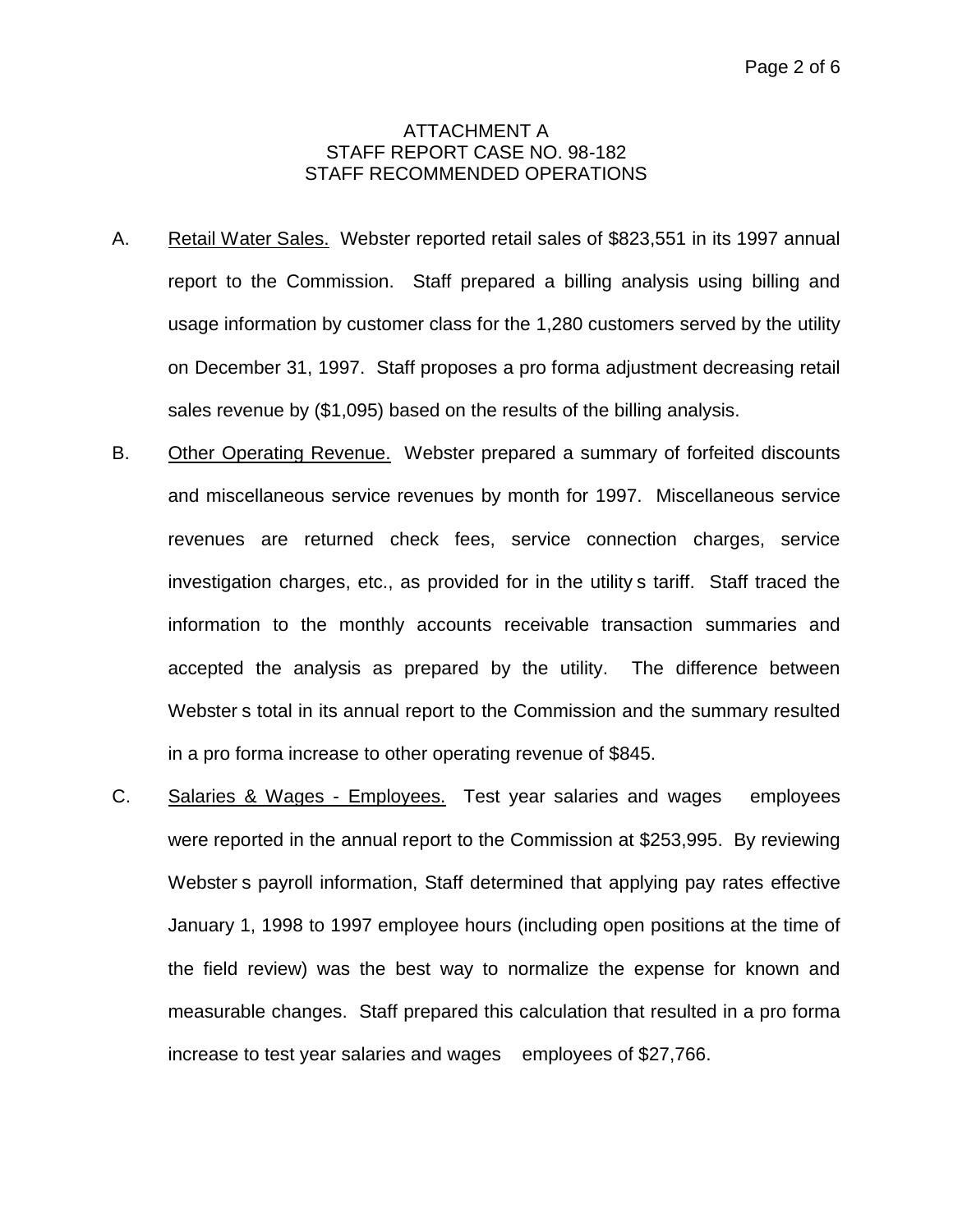- D. Employee Pensions & Benefits. Webster contributes 8.22 percent of employees wages to the County Employees Retirement System. The utility pays for employee health, life, and dental insurance coverage. A portion of the dental insurance cost is withheld from employees wages according to the coverage selected. Based on the adjustment to salaries and wages employees previously set forth, a pro forma adjustment has been determined by Staff increasing test year employee pensions and benefits by \$5,636.
- E. Taxes Other Than Income. Test year taxes other than income taxes were reported to the Commission at \$23,110. Staff recalculated employer payroll taxes for FICA-OASDI and FICA-HI based on the pro forma adjustments to salaries & wages employees. Staff excluded Webster s commissioners fees from being subject to payroll taxes since their services represent non-employee compensation. Staff made a pro forma increase to regulatory commission expense of \$1,989 as a result of a reclassification of the annual PSC assessment fee from taxes other than income. Staff s calculations to normalize taxes other than income result in a pro forma decrease of (\$2,027).
- F. Insurance Workers Compensation. Test year insurance workers compensation was reported to the Commission at \$8,000. Staff applied the most recent annual billing for insurance - workers compensation rates to the normalized salaries and wages employees as described in Note C. This pro forma adjustment results from the difference between the estimated wages used by the insurer and Staff s normalized salaries and wages employees. The pro forma decrease of (\$36) to test year insurance workers compensation is the outcome of this comparative calculation.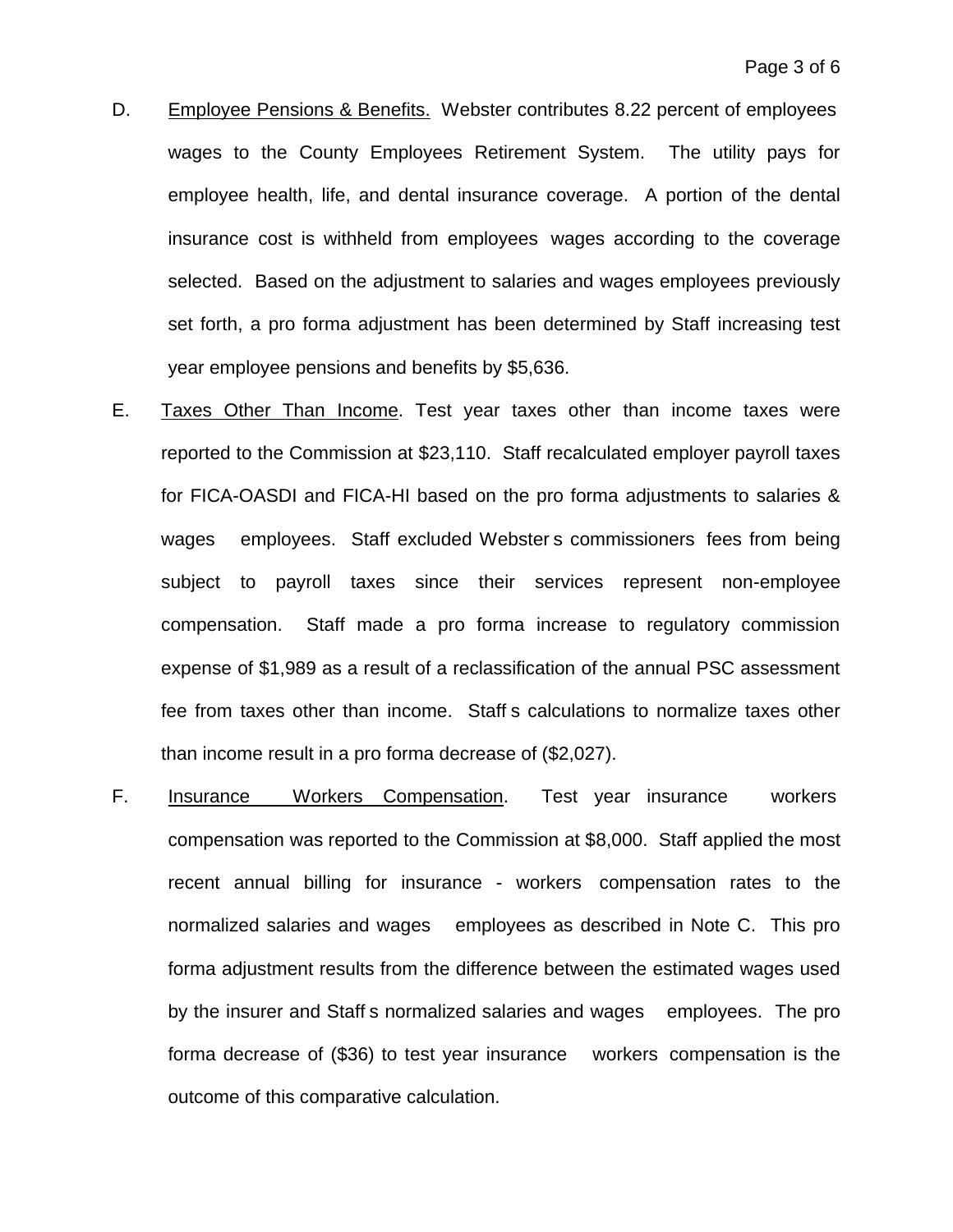- G. Insurance General Liability. Test year insurance general liability was reported to the Commission at \$13,561. Staff compared this total with the most recent annual billing to Webster. Management explained to Staff that the annual premium had increased due to claims for lightning damage to the treatment plant and clearwells in recent years. Staff accepted the recent billings as representative of normal costs. Based on this information a pro forma adjustment has been determined by Staff increasing insurance general liability by \$7,717.
- H. Amortization Rate Case Expense. Based on an invoice provided by Websters attorney, the utility will incur \$10,000 for legal expenses associated with preparing this rate case. Webster Water did not include this expense in the revenue requirement requested in its application. Staff made a pro forma adjustment to this account to amortize this cost over three years. Generally, the Commission recognizes a three-year period as the average between rate case filings. Staff s calculation to amortize this expense results in a pro forma increase of \$3,333.
- I. Advertising Expense. The advertising expense represents the cost of public notifications of system problems and corrections. Considering the magnitude of the system improvements involved in this case, Staff is eliminating this expense from future operating expenses. When the improvements to the water treatment plant is in place, system problems should be minimal. Accordingly, Staff is making a pro forma adjustment decreasing advertising expense by (\$766).
- J. Non-Recurring Expenses. Staff s review of Webster s records indicate that rental of equipment and contract services legal, except the utility s \$300 monthly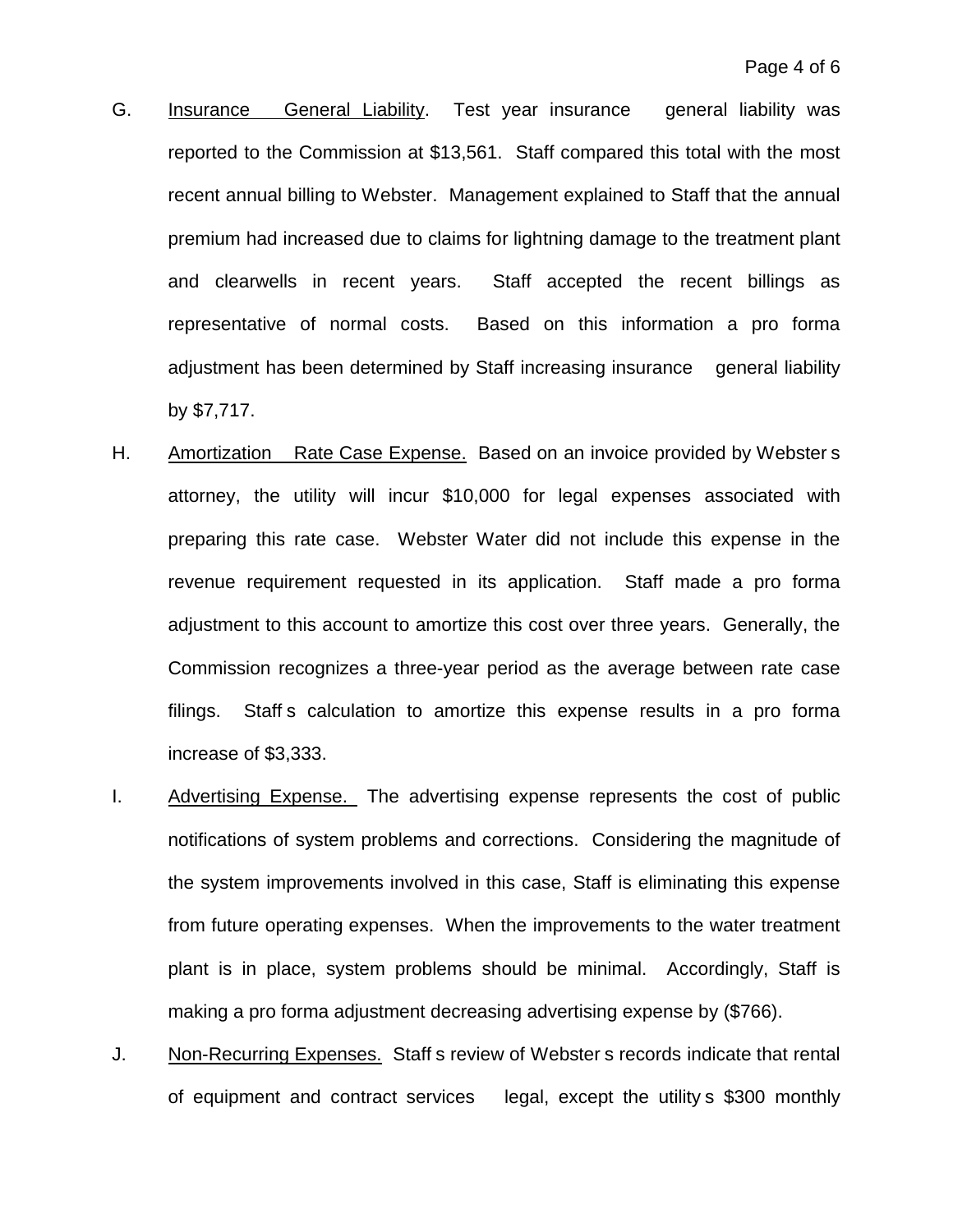retainer to its attorney, represent non-recurring expenses. Accordingly, the nonrecurring expenses to reclassify from operating expenses are as follows:

| <b>Contract Services</b> Legal                   | \$3,129 |
|--------------------------------------------------|---------|
| <b>Rental of Equipment</b>                       | \$2,086 |
| <b>Total Non- Recurring Expenses to Amortize</b> | \$5,215 |
| <b>Amortization Over Three Years</b>             | \$1,738 |

Therefore, Staff is making pro forma adjustments to decrease contract services legal and rental of equipment by (\$3,129) and (\$2,086), respectively, while increasing operating expenses with a pro forma adjustment to amortization non-recurring expenses of \$1,738.

K. Interest Income - Unrestricted. In its application, Webster did not address the issue of the unrestricted portion versus restricted portion of interest income relative to determining the revenue requirement. Only unrestricted interest income is allowed as a reduction in the determination of a utility s revenue requirement based on the manner in which this item has been treated previously by the Commission. Based on the requests for interim Orders by Webster in this case (for Certificates of Public Convenience and Necessity), $1$  the utility will be utilizing internal funds in the interim financing of this project.

 $1$  Case No. 98-182, The Application of Webster County Water District (1) for a Certificate of Public Convenience and Necessity Authorizing Construction of Major Additions and Improvements to Its Water System; (2) Seeking Approval of Revised Water Service Rates and Charges; and (3) Seeking Approval of the Issuance of Certain Securities, Pursuant to the Provisions of KRS 278.020, KRS 278.300, and 807 KAR 5:001, Interim Orders Dated August 7, 1998 and October 13, 1998.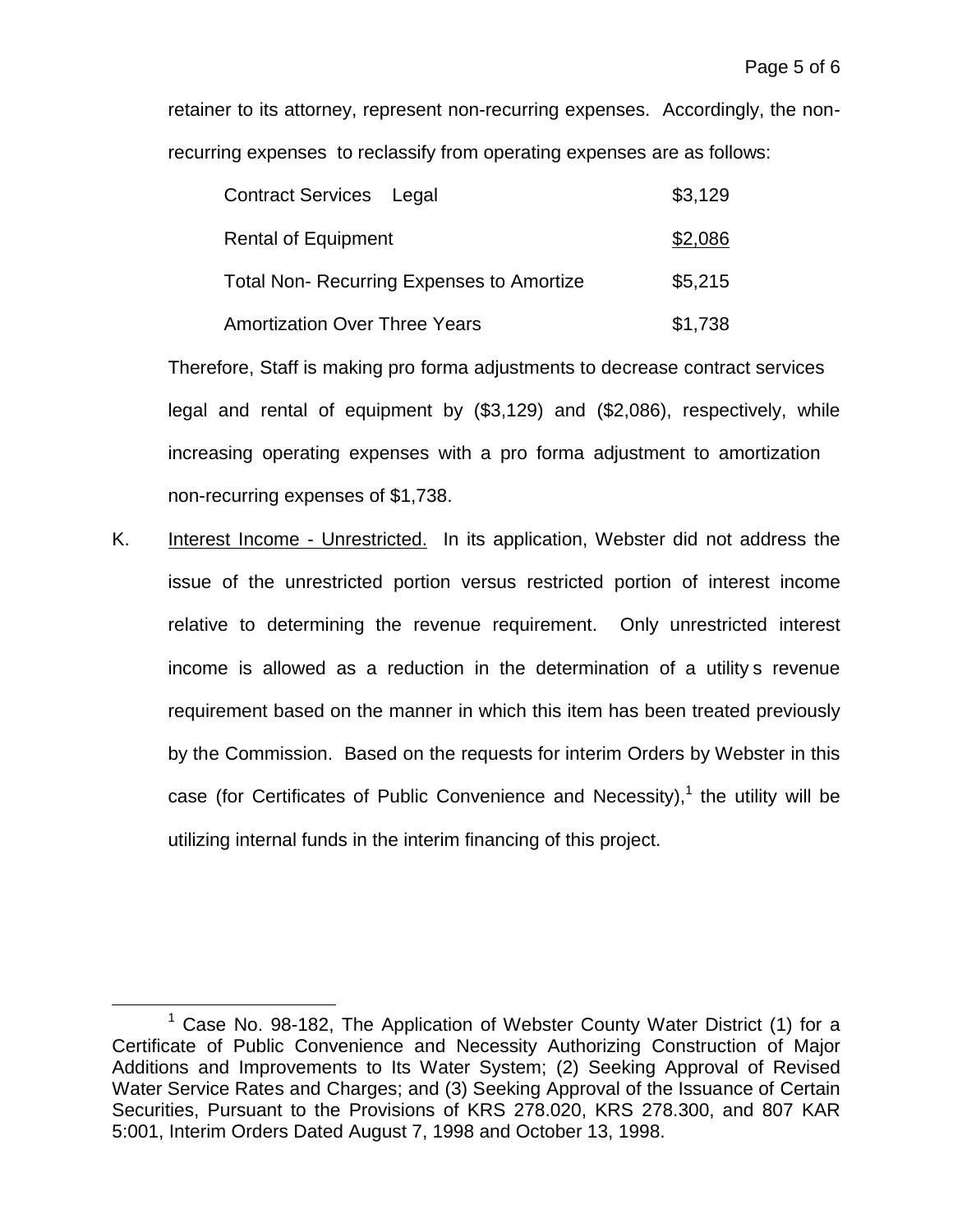Staff finds that the only interest income the utility should receive in the short-term will be for reserved funds. In the long-term, unrestricted cash and cash equivalents available for investment cannot be accurately estimated. For these reasons, Staff made a pro forma adjustment to decrease interest income unrestricted by (\$43,556).

L. Depreciation expense. Webster s test period annual report to the Commission lists a total utility plant of \$9,353,631, including \$71,832 of construction work-inprogress. The water utility plant accounts total \$9,281,799, with \$9,206,392 in depreciable assets, as \$75,407 represents land and land acquisition rights. The 1997 depreciation expense for the test period totaled \$257,637, including \$7,282 depreciation of 1997 acquisitions, for which the depreciation normalized equals \$11,160. The plant renovation and expansion project includes a total depreciable cost of \$6,140,911. Estimated depreciable lives used to compute depreciation on the plant renovation and expansion range from 25 to 50 years. Staff has made a pro forma adjustment normalizing and providing depreciation on a new plant that increases operating expenses by \$183,022, calculated as follows:

| Cost          | _ife     | Expense      |
|---------------|----------|--------------|
|               |          |              |
| \$9,281,799   | Various  | \$257,637    |
|               |          |              |
|               |          |              |
| (7,500)<br>\$ |          | \$(1,500)    |
|               |          |              |
|               |          | \$<br>3,878  |
| \$5,024,091   | 25 to 50 | \$158,307    |
| 877,877<br>S  | 50       | 17,558<br>\$ |
| 238,943       | 50       | 4,779        |
|               |          | \$183,022    |
|               |          | \$440,659    |
|               |          |              |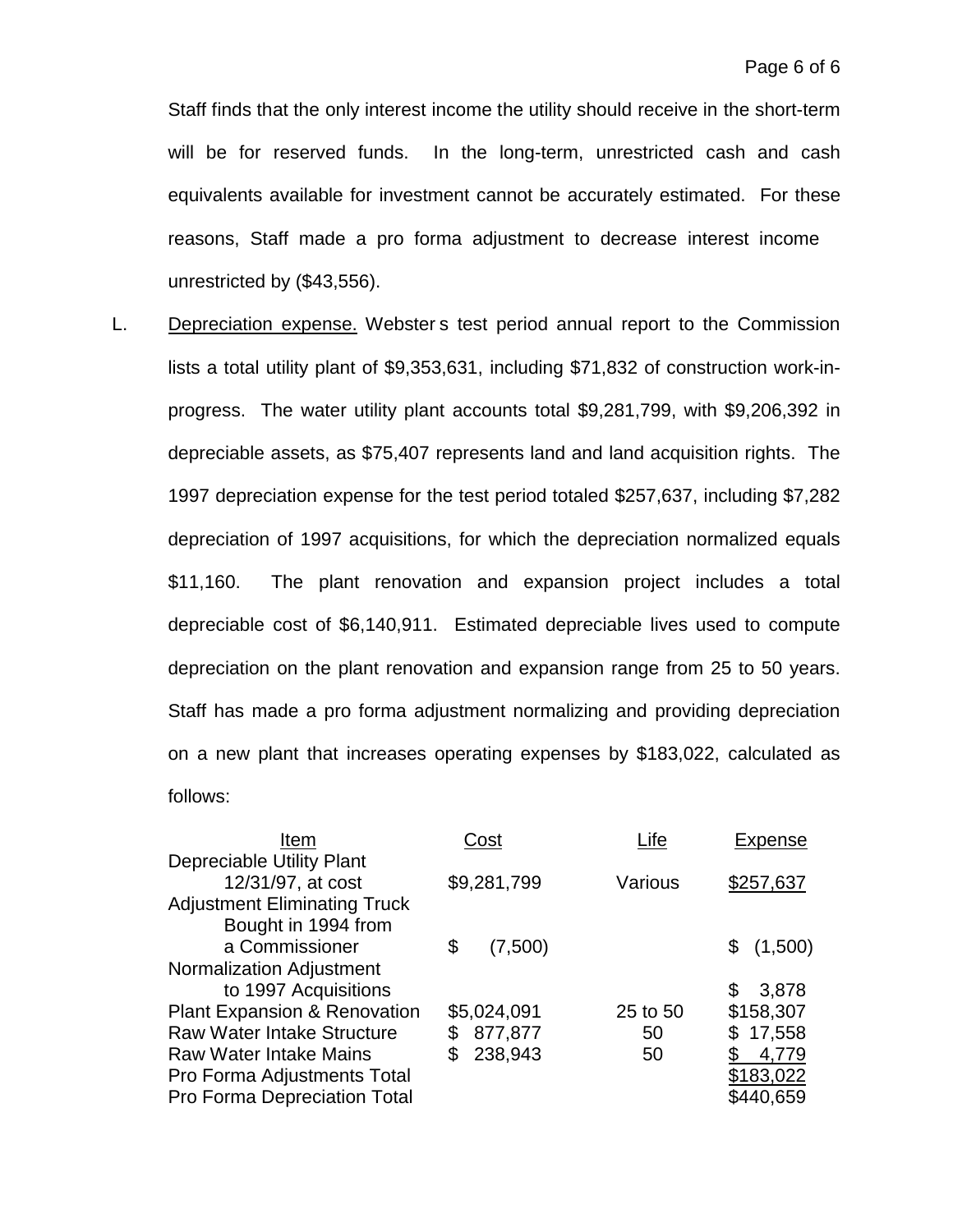### ATTACHMENT B STAFF REPORT CASE NO. 98-182 COMPARISON OF REQUESTED AND RECOMMENDED REVENUE REQUIREMENT CALCULATIONS

|       |                                                   |                | <b>Utility</b><br>Requested<br><b>Operations</b> |                | <b>Staff</b><br>Recommended<br><b>Operations</b> |
|-------|---------------------------------------------------|----------------|--------------------------------------------------|----------------|--------------------------------------------------|
|       | Five Year Average Annual Debt Service Requirement | \$             | 432,471                                          | $\mathfrak{L}$ | 569,282                                          |
| Plus: | *<br><b>Required Debt Service Coverage</b>        |                | 86,494                                           |                | 64,973                                           |
|       | <b>Operating Expenses</b>                         |                | 895,294                                          |                | 1,118,451                                        |
| Less: | <b>Other Operating Revenue</b>                    |                | (17, 624)                                        |                | (18, 469)                                        |
|       | Unrestricted Interest Income                      |                | (43, 556)                                        |                |                                                  |
|       | <b>Total Revenue Required from Rates</b>          |                | 1,353,079                                        |                | 1,734,237                                        |
| Less: | Normalized Test Year Revenue from Rates           |                | (1,070,366)                                      |                | (1,069,271)                                      |
|       | Requested/Optimum Increase                        | $\mathfrak{L}$ | 282,713                                          |                | 664,966                                          |
| Less: | <b>Depreciation Expense</b>                       |                |                                                  |                | (440, 659)                                       |
|       | Minimum Increase Per Staff                        |                |                                                  |                | 224,307                                          |

\* Staff calculation of debt service coverage is based on 110 percent for 1995J KIA loan and "proposed" KIA loan and 120 percent for Webster Water Revenue Bonds and 1993E KIA loan.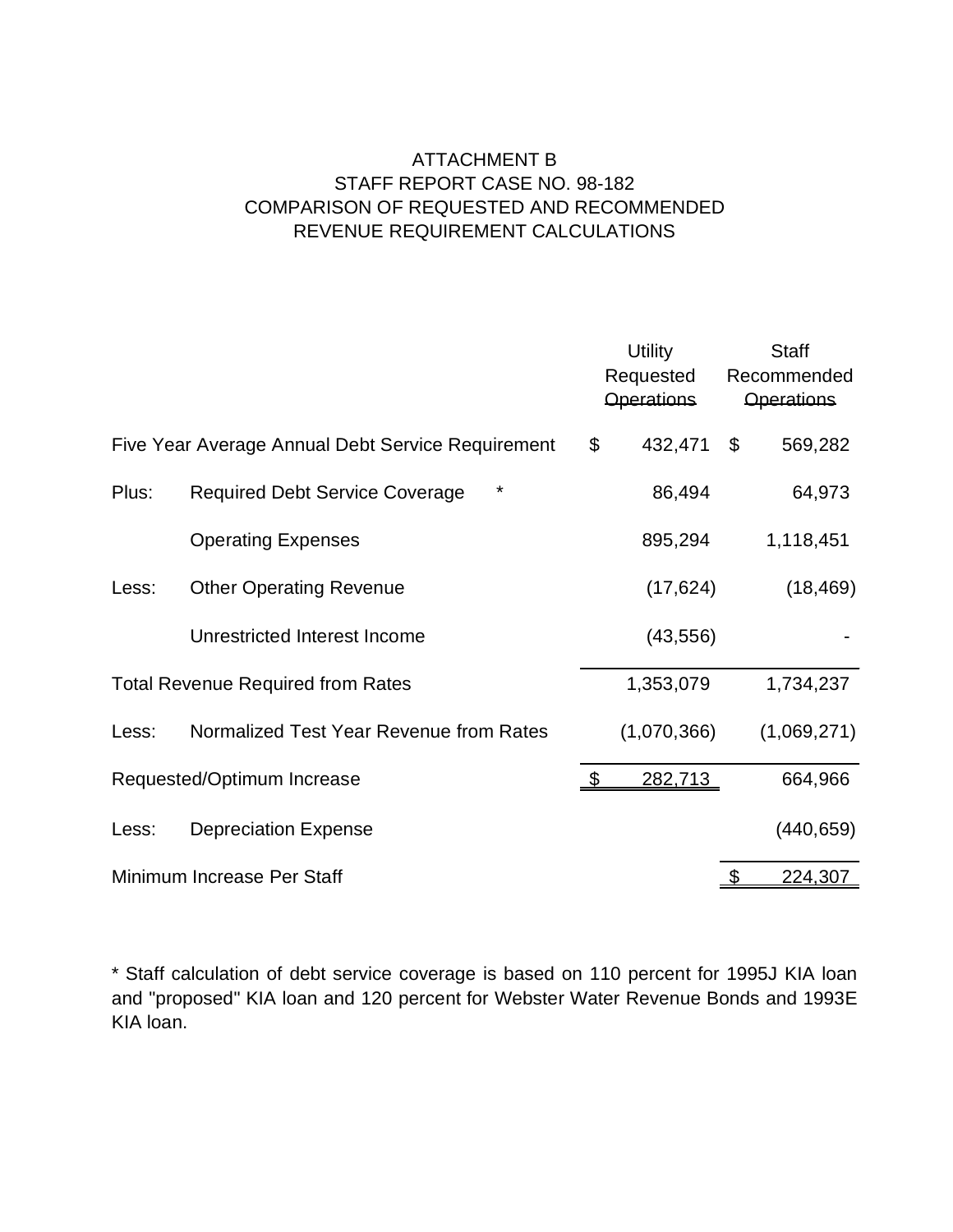### ATTACHMENT C STAFF REPORT CASE NO. 98-182

# **Cost of Service Study**

| <b>Wholesale Rate Allocations</b>        |          |   |
|------------------------------------------|----------|---|
| Total Water Produced and Sold            | Sheet 1  |   |
| Allocation of Lines                      | Sheet 2  |   |
| Allocation of Depreciation               | Sheet 3  |   |
| <b>Wholesale Allocation Factors</b>      | Sheet    | 4 |
| Allocation of Wholesale Rates            | Sheet 5  |   |
| <b>Retail Rate Allocations</b>           |          |   |
| Allocation of Plant Value                | Sheet 6  |   |
| Allocation of O/M Expenses               | Sheet 7  |   |
| <b>Utility Requested Revenue</b>         |          |   |
| Allocation of Retail Cost of Service     | Sheet 8  |   |
| Retail Water Usage Pattern               | Sheet 9  |   |
| Calculation of Retail Water Rates        | Sheet 10 |   |
| <b>Verification of Rates</b>             | Sheet 11 |   |
| <b>Staff Revenue Requirement</b>         |          |   |
| Allocation of Retail Cost of Service     | Sheet 12 |   |
| <b>Calculation of Retail Water Rates</b> | Sheet 13 |   |
| <b>Verification of Rates</b>             | Sheet 14 |   |
| <b>Comparison of Rates</b>               | Sheet 15 |   |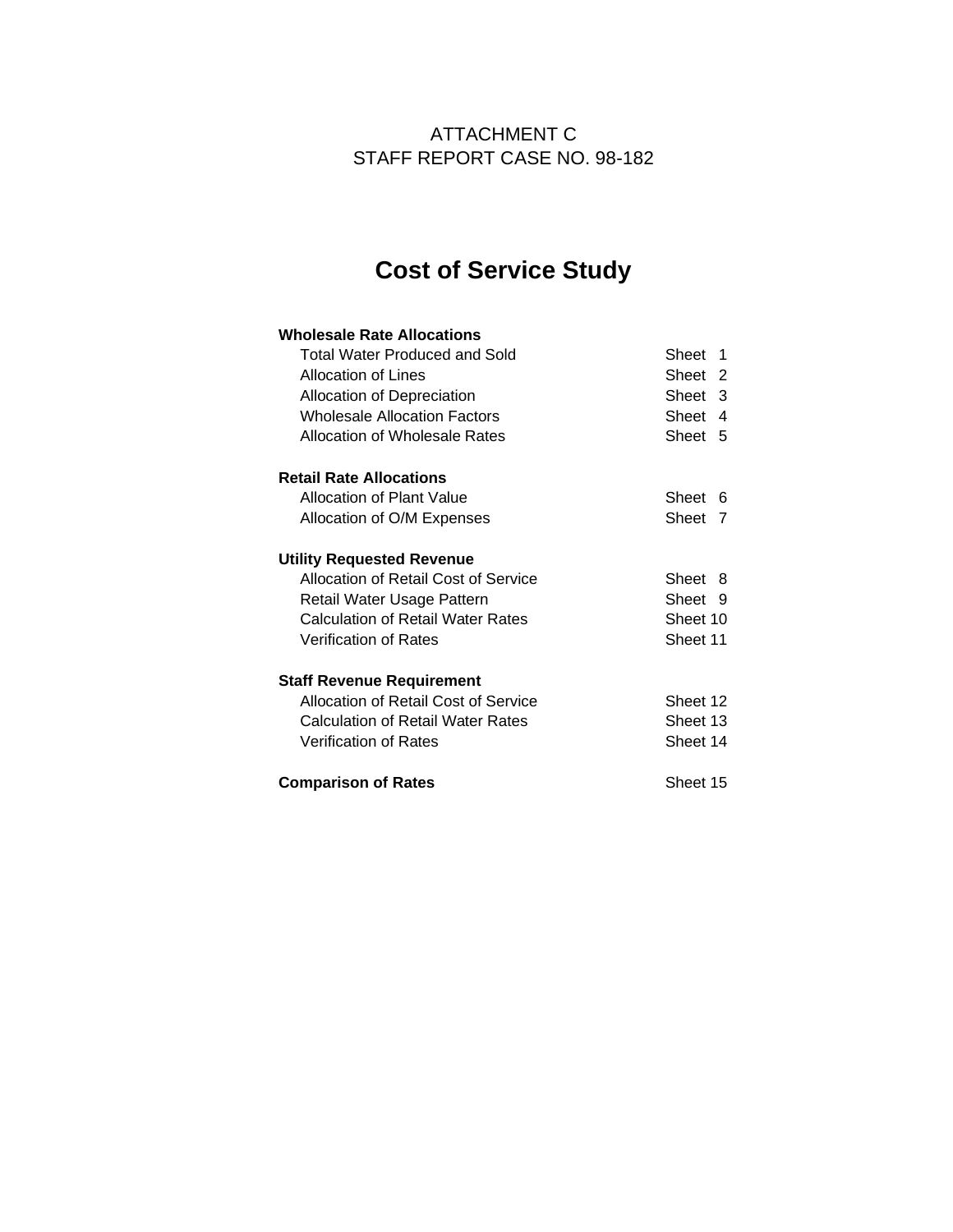# **Total Water Produced and Sold**

|                                     | <b>Gallons</b> | <b>Percent</b> |
|-------------------------------------|----------------|----------------|
|                                     |                |                |
| Line Loss                           | 6,353,563      | 2.33%          |
| Sales to Retail                     | 172,729,178    |                |
| <b>Sales to Wholesale Customers</b> | 89,751,000     |                |
| <b>Plant Use</b>                    | 3,382,500      | 1.24%          |
| Total Water Produced and Purchased  | 272,412,300    |                |
| <b>Total Sold</b>                   | 262,480,178    |                |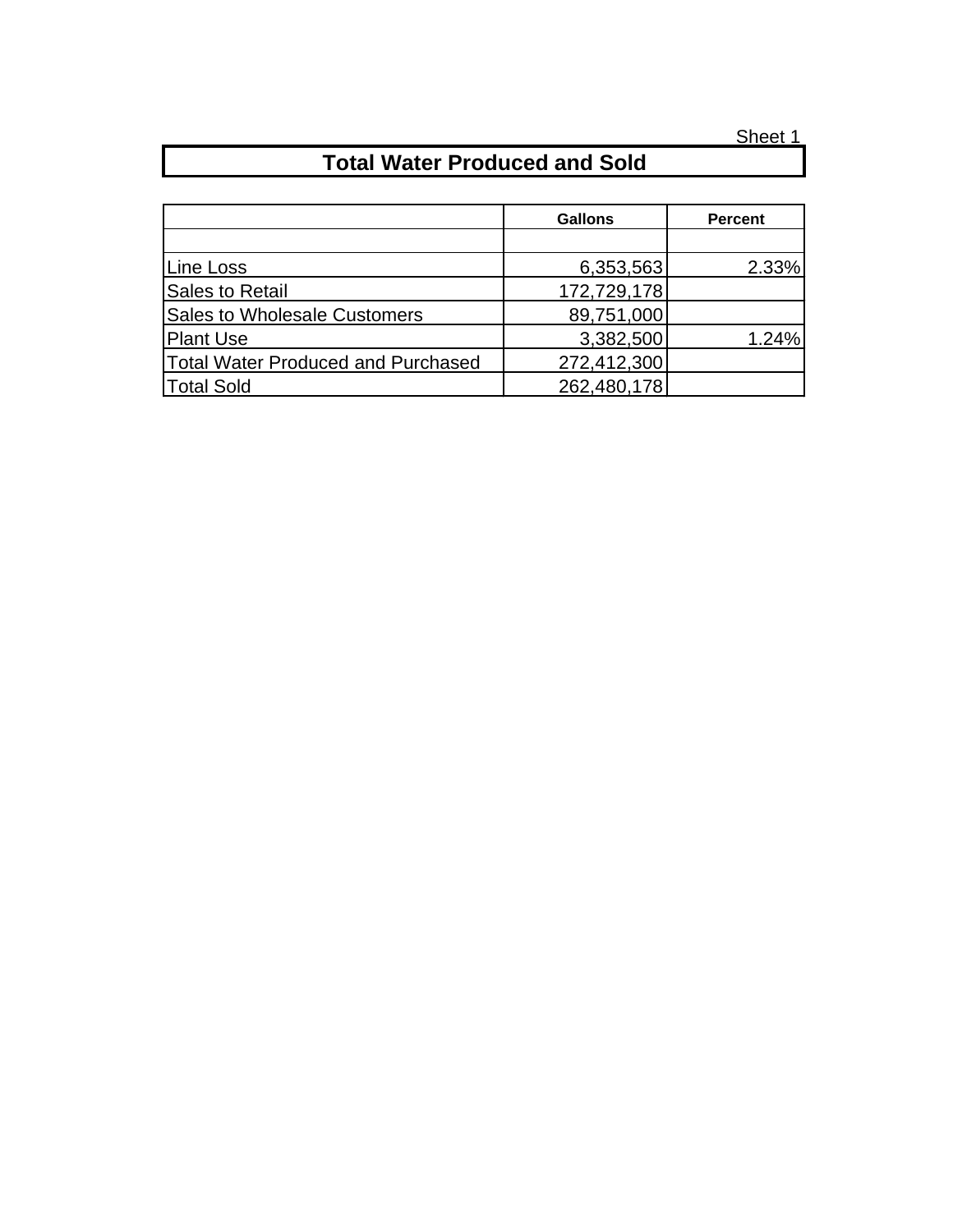| <b>Allocation of Lines</b> |        |              |                   |              |                     |
|----------------------------|--------|--------------|-------------------|--------------|---------------------|
|                            |        |              |                   |              |                     |
|                            |        |              |                   |              | <b>Jointly Used</b> |
| <b>Size</b>                | Feet   | <b>Miles</b> | <b>Inch Miles</b> | <b>Miles</b> | <b>Inch Miles</b>   |
|                            | 4300   | 0.81         | 1.62              | 0.00         | 0.00                |
| 3                          | 77450  | 14.67        | 44.01             | 0.00         | 0.00                |
| 4                          | 242800 | 45.98        | 183.92            | 0.00         | 0.00                |
| 6                          | 241900 | 45.81        | 274.86            | 11.55        | 69.30               |
| 8                          | 311906 | 59.07        | 472.56            | 38.65        | 309.20              |
| 10                         | 62880  | 11.91        | 119.10            | 11.91        | 119.10              |
| 12                         | 54285  | 10.28        | 123.36            | 10.28        | 123.36              |
|                            |        |              |                   |              |                     |
| <b>Total</b>               | 995521 | 188.53       | 1219.43           | 72.39        | 620.96              |

### **Allocation of Lines**

**Percentage of jointly used line - inch miles 50.92%**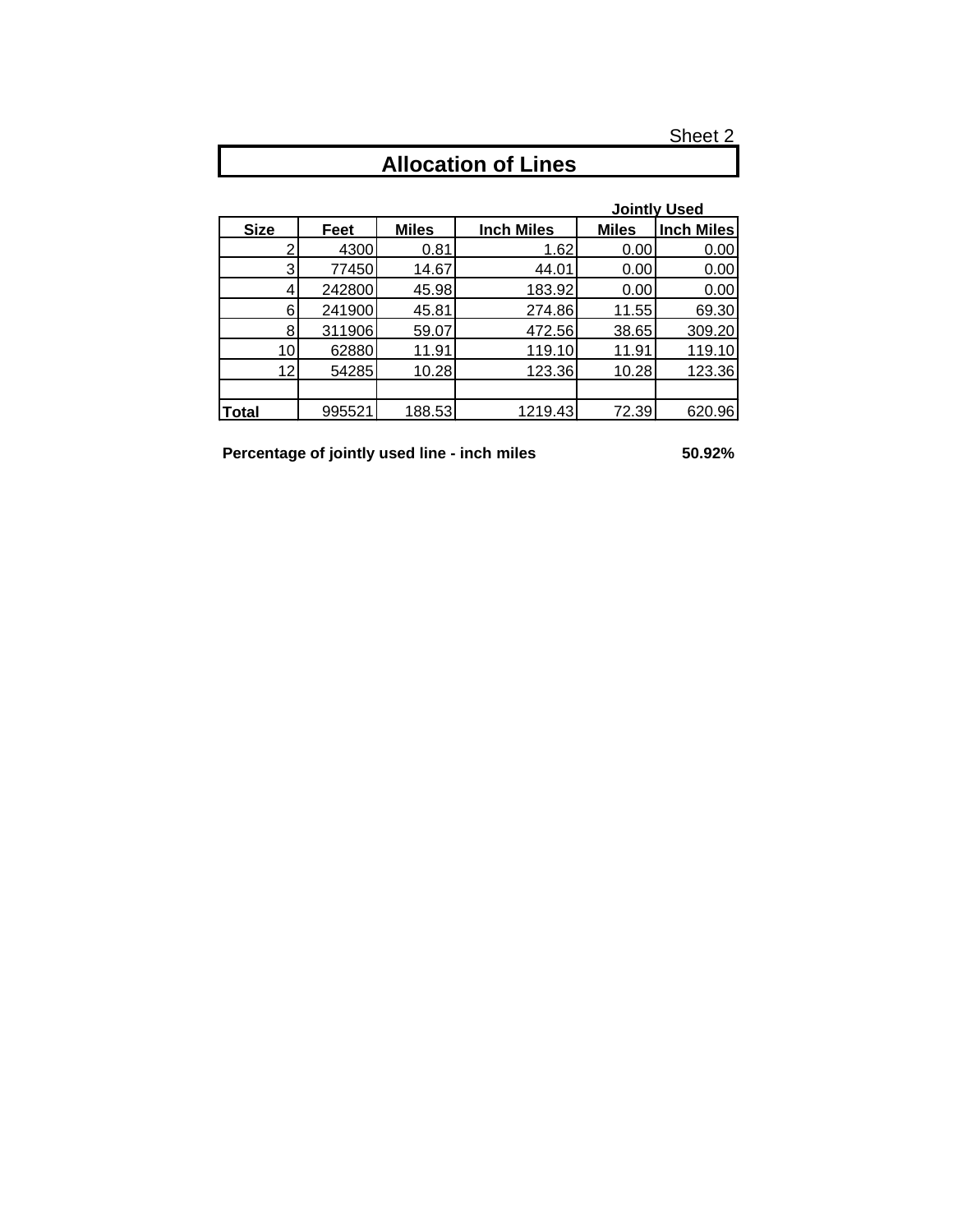## **ALLOCATION OF DEPRECIATION**

|                                       | <b>Total</b> | <b>Commodity</b> | <b>Demand</b> | <b>Customer</b> | Wholesale |
|---------------------------------------|--------------|------------------|---------------|-----------------|-----------|
| Structures and Improvements           |              |                  |               |                 |           |
| Source of Supply & Pumping Plant      | \$14,709     |                  | 14,709        |                 | 14,709    |
| New Raw Water Intake Structure        | 17,558       |                  | 17,558        |                 | 17,558    |
| <b>Water Treatment Plant</b>          | 12,724       |                  | 12,724        |                 | 12,724    |
| <b>New WTP Structures</b>             | 24,000       |                  | 24,000        |                 | 24,000    |
| Other Costs-Eng, Legal etc            | 18,658       |                  | 18,658        |                 | 18,658    |
| <b>Transmission &amp; Dist. Plant</b> | 117          |                  | 117           |                 | 117       |
| <b>General Plant</b>                  | 2,631        |                  | 2,631         |                 | 2,631     |
| <b>Wells and Springs</b>              | 2,955        |                  | 2,955         |                 | 2,955     |
| <b>Supply Mains</b>                   | 2,175        |                  | 2,175         |                 | 2,175     |
| <b>Raw Water Intake Mains</b>         | 4,779        |                  | 4,779         |                 | 4,779     |
| <b>Pumping Equipment</b>              | 1,762        |                  | 1,762         |                 | 1,762     |
| <b>Water Treatment Equipment</b>      | 11,754       |                  | 11,754        |                 | 11,754    |
| <b>New Water Treatment Equip</b>      | 115,648      |                  | 115,648       |                 | 115,648   |
| Dist. Reservoirs & Standpipes         | 35,129       |                  | 35,129        |                 | 35,129    |
| <b>Transmission &amp; Dist. Mains</b> | 130,002      |                  | 130,002       |                 | 130,002   |
| Meter & Meter Installations           | 16,888       |                  |               | 16,888          |           |
| Hydrants                              | 1,316        |                  |               | 1,316           |           |
| <b>Subtotal</b>                       | \$412,805    |                  | \$394,601     | \$18,204        |           |
| <b>Percentage Subtotal</b>            | 100.00%      |                  | 95.59%        | 4.41%           |           |
|                                       |              |                  |               |                 |           |
| Office Furniture & Equipment          | \$10,246     |                  | \$9,794       | \$452           |           |
| <b>Transportation Equipment</b>       | 10,709       |                  | 10,237        | 472             |           |
| Tools, Shop & Garage Equipment        | 445          |                  | 425           | 20              |           |
| <b>Power Operated Equipment</b>       | 1,832        |                  | 1,751         | 81              |           |
| <b>Communication Equipment</b>        | 3,089        |                  | 2,953         | 136             |           |
| Other Plant & Misc. Equipment         | 1,533        |                  | 1,465         | 68              |           |
| <b>Subtotal</b>                       | \$27,854     |                  | \$26,625      | \$1,229         | \$394,601 |
|                                       |              |                  |               |                 |           |
| <b>Total</b>                          | \$440,659    |                  | \$421,226     | \$19,433        |           |
| <b>Percent</b>                        | 100.00%      |                  | 95.59%        | 4.41%           |           |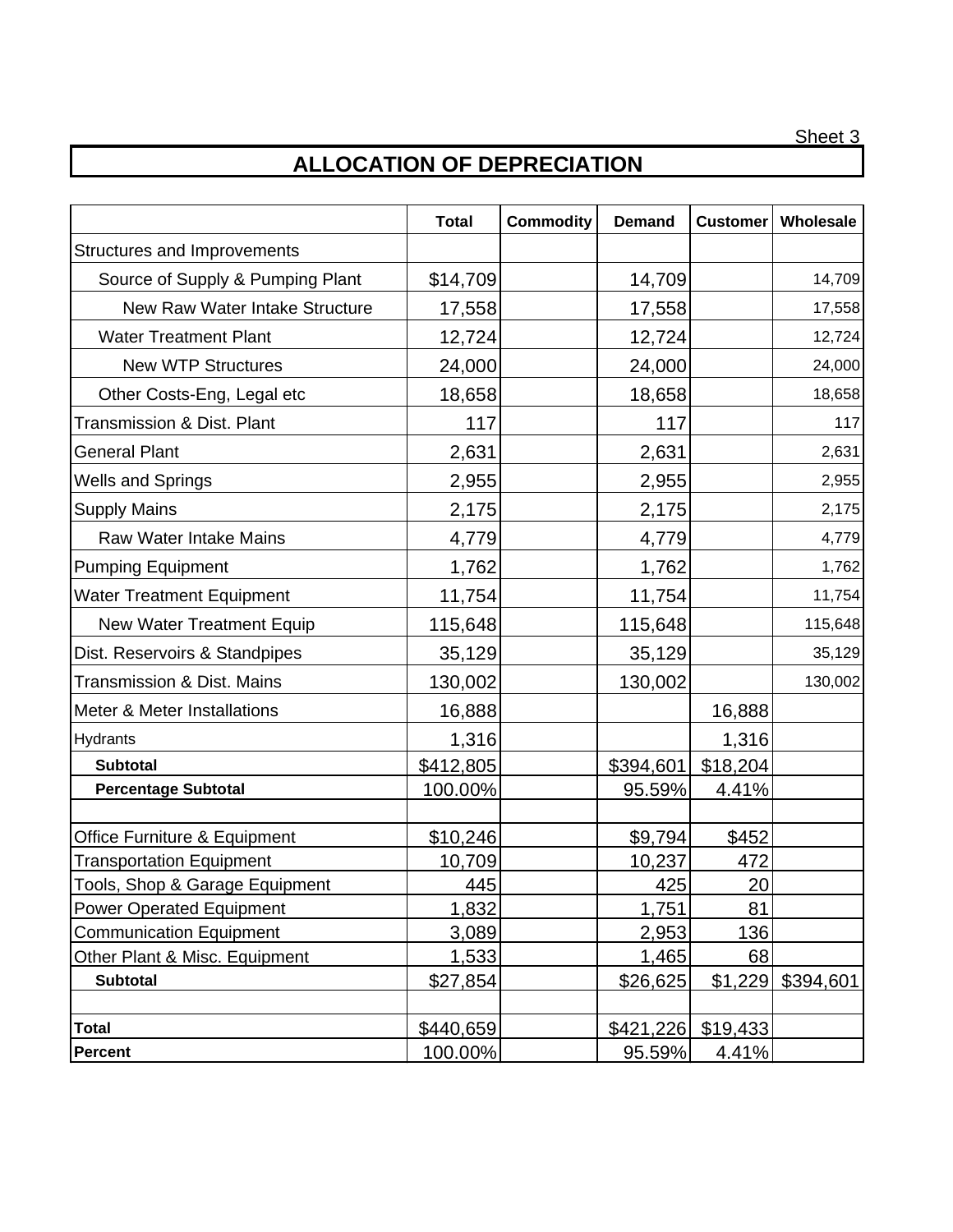## **Wholesale Allocation Factors**

|                                            | 0.0233 |
|--------------------------------------------|--------|
|                                            | 0.0124 |
|                                            | 0.0357 |
| $1/1 - 0357$                               | 1.0370 |
| 621.01/1,219.51                            | 0.5092 |
| .5092*.0233                                | 0.0119 |
| $.0119 + .0124$                            | 0.0243 |
| $1/1 - 0243$                               | 1.0249 |
| 89,751,000/262,480,178*(<br>1.0249/1.0370) | 0.3379 |
| 89,751,000/262,480,178*<br>.5092           | 0.1741 |
|                                            |        |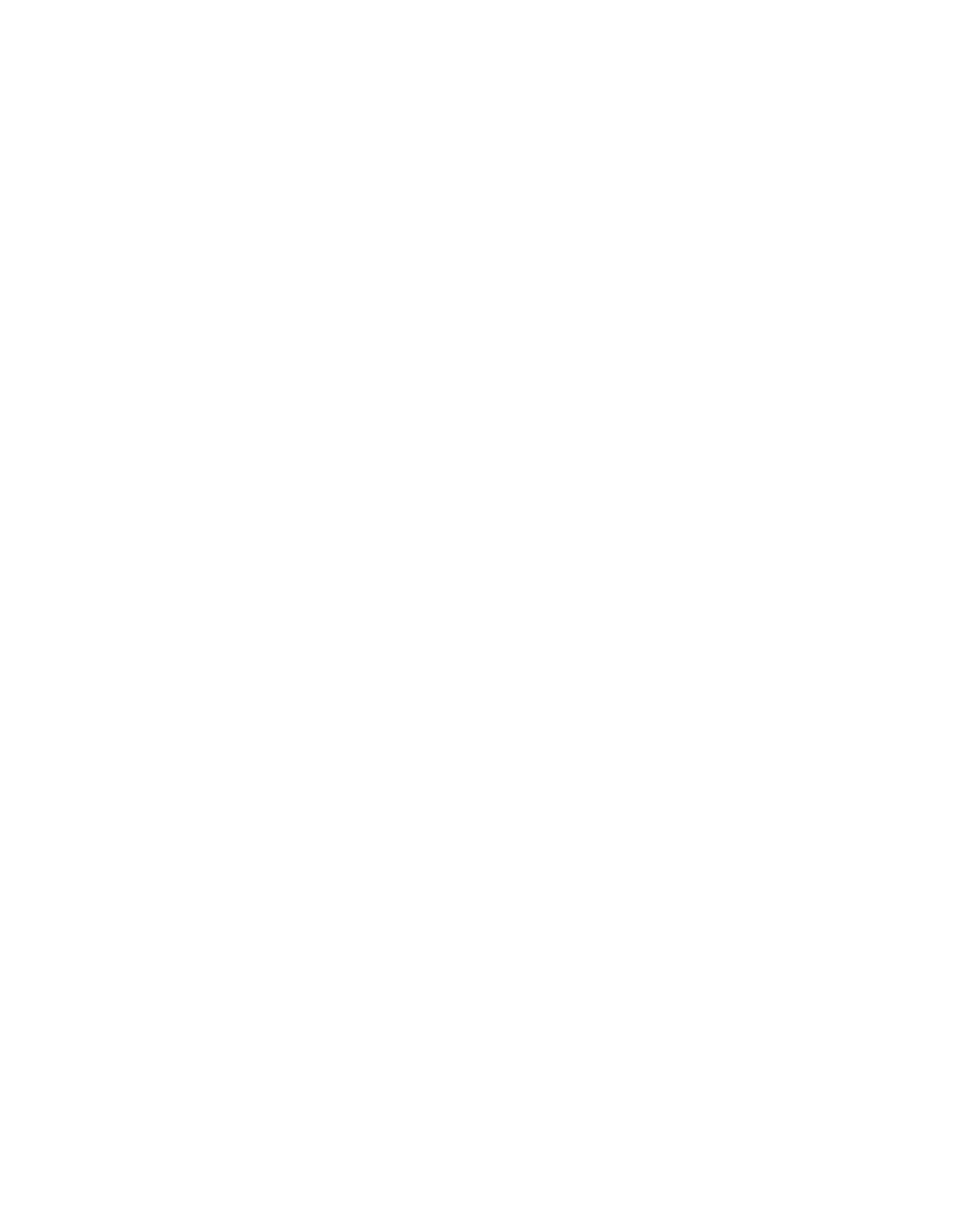|                                  |                                      |                          |           | Sheet 5     |  |  |
|----------------------------------|--------------------------------------|--------------------------|-----------|-------------|--|--|
|                                  | <b>Allocation of Wholesale Rates</b> |                          |           |             |  |  |
|                                  | <b>Total</b>                         | <b>Allocation Factor</b> | Wholesale | Retail      |  |  |
| Salaries                         |                                      |                          |           |             |  |  |
| Meter Reading/Collecting         | \$59,135                             |                          |           | \$59,135    |  |  |
| Trans/Dist.                      | 176,683                              | 0.1741                   | 30,761    | 145,922     |  |  |
| <b>Employee Pension/Benefits</b> |                                      |                          |           |             |  |  |
| Meter Reading/Collecting         | 15,206                               |                          |           | 15,206      |  |  |
| Trans/Dist.                      | 45,618                               | 0.1741                   | 7,942     | 37,676      |  |  |
| <b>Worker's Comp</b>             |                                      |                          |           |             |  |  |
| Meter Reading/Collecting         | 1,672                                |                          |           | 1,672       |  |  |
| Trans/Dist.                      | 5,017                                | 0.1741                   | 873       | 4,144       |  |  |
| <b>Taxes Other Than Income</b>   |                                      |                          |           |             |  |  |
| Meter Reading/Collecting         | 4,427                                |                          |           | 4,427       |  |  |
| Trans/Dist.                      | 13,282                               | 0.1741                   | 2,312     | 10,970      |  |  |
| <b>Purchased Power</b>           | 78,414                               | 0.3379                   | 26,496    | 51,918      |  |  |
| Chemicals                        | 70,386                               | 0.3379                   | 23,783    | 46,603      |  |  |
| Materials & Supplies             | 54,231                               | 0.3379                   | 18,325    | 35,906      |  |  |
| <b>Bad Debt Expense</b>          | 580                                  |                          |           | 580         |  |  |
| Miscellaneous Expense            | 12,074                               |                          |           | 12,074      |  |  |
| Salaries                         |                                      |                          |           |             |  |  |
| Admin/General                    | 45,943                               |                          |           | 45,943      |  |  |
| <b>Commissioner Fees</b>         | 12,000                               |                          |           | 12,000      |  |  |
| <b>Employee Pension/Benefits</b> |                                      |                          |           |             |  |  |
| Admin/General                    | 11,585                               |                          |           | 11,585      |  |  |
| Taxes Other Than Income          |                                      |                          |           |             |  |  |
| Admin/General                    | 3,373                                |                          |           | 3,373       |  |  |
| <b>Materials &amp; Supplies</b>  |                                      |                          |           |             |  |  |
| Admin/General                    | 3,983                                |                          |           | 3,983       |  |  |
| <b>Contract Services</b>         |                                      |                          |           |             |  |  |
| Accounting                       | 8,300                                |                          |           | 8,300       |  |  |
| Legal                            | 3,000                                |                          |           | 3,000       |  |  |
| <b>Transportation Expense</b>    | 10,711                               |                          |           | 10,711      |  |  |
| Insurance                        |                                      |                          |           |             |  |  |
| <b>General Liability</b>         | 21,278                               |                          |           | 21,278      |  |  |
| Worker's Comp/Admin-General      | 1,274                                |                          |           | 1,274       |  |  |
| Other                            | 432                                  |                          |           | 432         |  |  |
| Amort - Rate Case Expense        | 3,333                                |                          |           | 3,333       |  |  |
| Amort - Non-Recurring Expense    | 1,738                                |                          |           | 1,738       |  |  |
| <b>Regulatory Comm Expense</b>   | 1,989                                |                          |           | 1,989       |  |  |
| Miscellaneous Expense            | 12,126                               |                          |           | 12,126      |  |  |
| <b>Total O/M Expense</b>         | 677,790                              |                          | 110,492   | 567,298     |  |  |
| Depreciation                     | 440,659 Note 1                       |                          | 134,914   | 305,745     |  |  |
| Debt Service                     | 634,255                              | Note 2                   | 216,852   | 417,403     |  |  |
|                                  | \$1,752,704                          |                          | \$462,258 | \$1,290,446 |  |  |
| Less Other Operating Income      | (18, 469)                            |                          |           | (18, 469)   |  |  |
| <b>Total Revenue Required</b>    | \$1,734,235                          |                          | \$462,258 | \$1,271,977 |  |  |
| <b>Depreciation Adjustment</b>   | (265, 867)                           |                          | (90, 900) | (174, 967)  |  |  |
| Debt Service Adjustment          | (115, 290)                           |                          | (39, 418) | (75, 872)   |  |  |
| Revenue Requested by Utility     | \$1,353,078                          |                          | \$331,940 | \$1,021,138 |  |  |

Note 1: Wholesale Depreciation based on \$394,601 x Ratio of Total Produced to Sales to Wholesale.

Note 2: Wholesale Debt Service based on Ratio of Total Produced to Sales to Wholesale.

| Wholesale Rate                      |        |
|-------------------------------------|--------|
| <b>Based on \$1,734,236 Revenue</b> | \$5.15 |
| <b>Based on \$1,353,079 Revenue</b> | \$3.70 |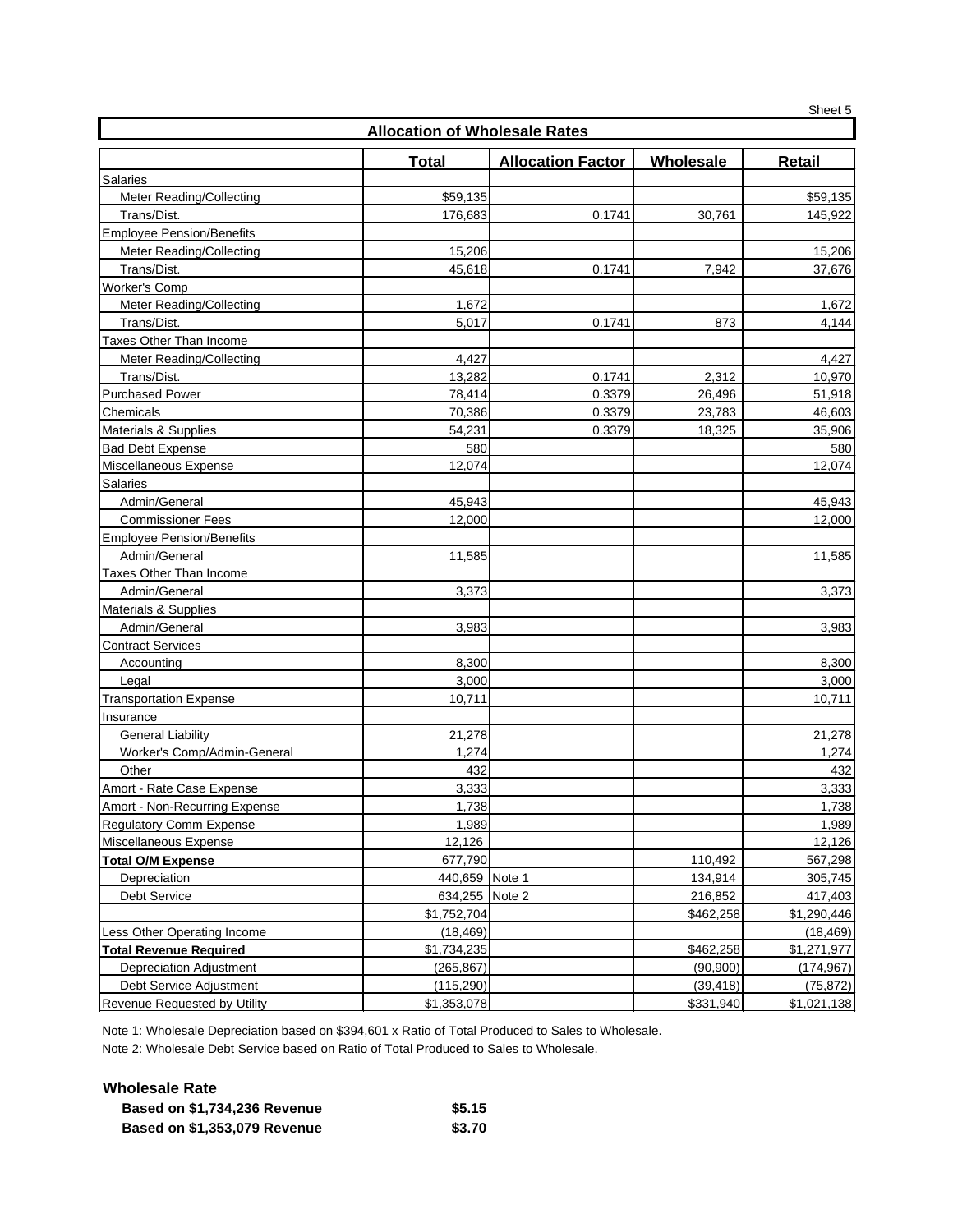## **ALLOCATION OF PLANT VALUE**

|                                       | <b>Total</b> | <b>Commodity</b> | <b>Demand</b> | <b>Customer</b> |
|---------------------------------------|--------------|------------------|---------------|-----------------|
| Structures and Improvements           |              |                  |               |                 |
| Source of Supply & Pumping Plant      | 461,268      |                  | 461,268       |                 |
| New Raw Water Intake Structure        | 877,877      |                  | 877,877       |                 |
| <b>Water Treatment Plant</b>          | 574,010      |                  | 574,010       |                 |
| <b>New WTP Structures</b>             | 1,200,000    |                  | 1,200,000     |                 |
| Other Costs-Eng, Legal etc            | 932,901      |                  | 932,901       |                 |
| <b>Transmission &amp; Dist. Plant</b> | 5,870        |                  | 5,870         |                 |
| <b>General Plant</b>                  | 77,961       |                  | 77,961        |                 |
| <b>Wells and Springs</b>              | 130,777      |                  | 130,777       |                 |
| <b>Supply Mains</b>                   | 108,762      |                  | 108,762       |                 |
| <b>Raw Water Intake Mains</b>         | 238,943      |                  | 238,943       |                 |
| <b>Pumping Equipment</b>              | 35,117       |                  | 35,117        |                 |
| <b>Water Treatment Equipment</b>      | 259,523      |                  | 259,523       |                 |
| <b>New Water Treatment Equip</b>      | 2,891,190    |                  | 2,891,190     |                 |
| Dist. Reservoirs & Standpipes         | 1,418,212    |                  | 1,418,212     |                 |
| <b>Transmission &amp; Dist. Mains</b> | 5,640,714    |                  | 5,640,714     |                 |
| Land-Source of Supply                 | 30,512       |                  | 30,512        |                 |
| <b>Land-Water Treatment Plant</b>     | 33,322       |                  | 33,322        |                 |
| Land-Trans & Dist Plant               | 11,573       |                  | 11,573        |                 |
| Meter & Meter Installations           | 221,539      |                  |               | 221,539         |
| <b>Hydrants</b>                       | 52,622       |                  |               | 52,622          |
| Other Plant & Misc. Equipment         | 14,515       |                  |               | 14,515          |
| <b>Subtotal</b>                       | \$15,217,208 |                  | 14,928,532    | 288,676         |
| <b>Percentage Subtotal</b>            | 100.00%      |                  | 98.10%        | 1.90%           |
|                                       |              |                  |               |                 |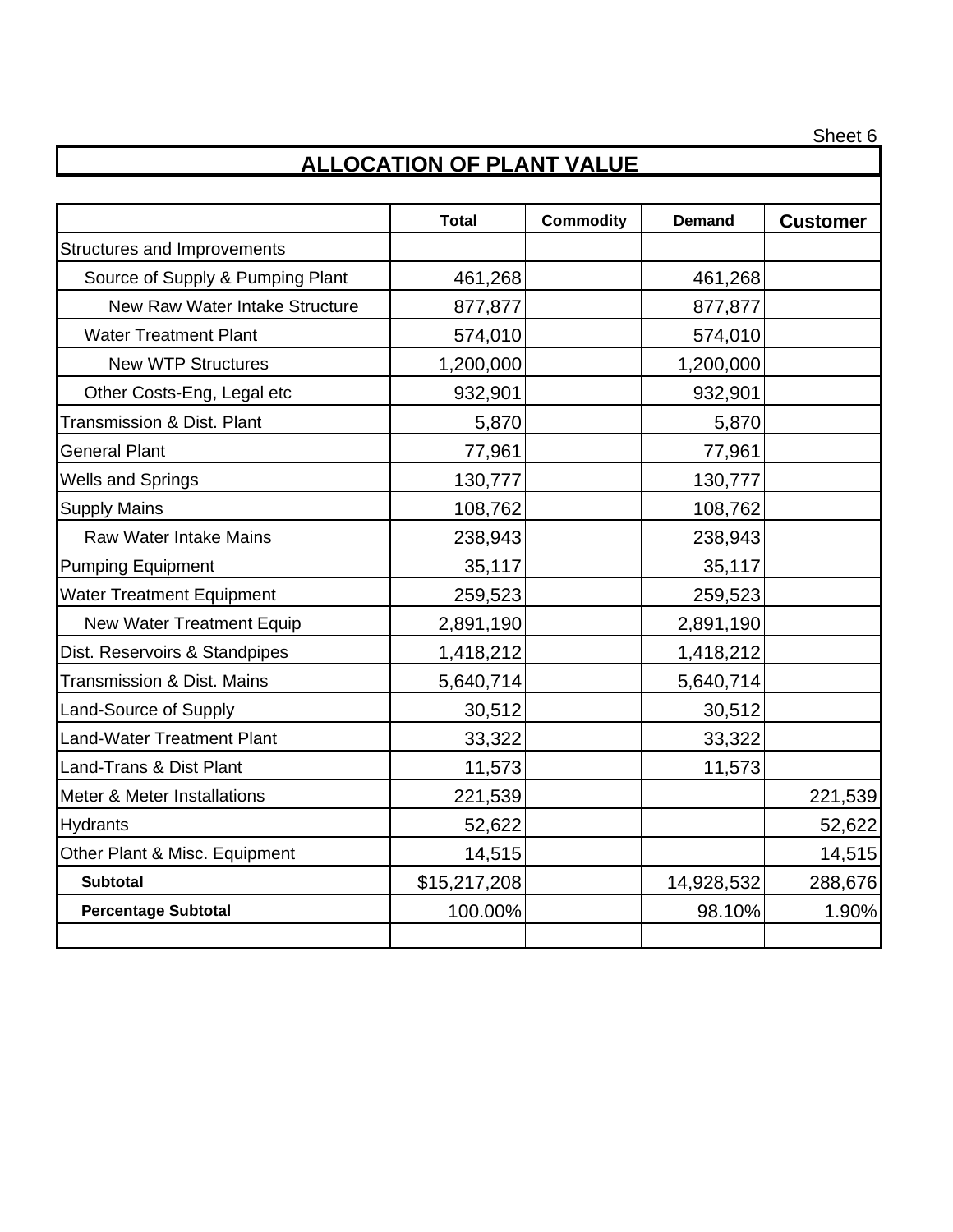| ALLOCATION OF RETAIL OPERATION AND MAINTENANCE EXPENSES |              |                  |             |                 |  |  |
|---------------------------------------------------------|--------------|------------------|-------------|-----------------|--|--|
|                                                         | <b>Total</b> | <b>Commodity</b> | Demand      | <b>Customer</b> |  |  |
| Salaries                                                |              |                  |             |                 |  |  |
| Meter Reading/Collecting                                | 59,135       |                  |             | 59,135          |  |  |
| Trans/Dist.                                             | 145,922      |                  | 145,922     |                 |  |  |
| <b>Employee Pension/Benefits</b>                        |              |                  |             |                 |  |  |
| Meter Reading/Collecting                                | 15,206       |                  |             | 15,206          |  |  |
| Trans/Dist.                                             | 37,676       |                  | 37,676      |                 |  |  |
| Worker's Comp                                           |              |                  |             |                 |  |  |
| Meter Reading/Collecting                                | 1,672        |                  |             | 1,672           |  |  |
| Trans/Dist.                                             | 4,144        |                  | 4,144       |                 |  |  |
| Taxes Other Than Income                                 |              |                  |             |                 |  |  |
| Meter Reading/Collecting                                | 4,427        |                  |             | 4,427           |  |  |
| Trans/Dist.                                             | 10,970       |                  | 10,970      |                 |  |  |
| <b>Purchased Power</b>                                  | 51,918       | 51,918           |             |                 |  |  |
| Chemicals                                               | 46,603       | 46,603           |             |                 |  |  |
| Materials & Supplies                                    | 35,906       |                  | 30,161      | 5,745           |  |  |
| <b>Bad Debt Expense</b>                                 | 580          |                  |             | 580             |  |  |
| Miscellaneous Expense                                   | 12,074       |                  | 10,030      | 2,044           |  |  |
| Subtotal                                                | 426,233      | 98,521           | 238,903     | 88,809          |  |  |
| <b>Less Commodity</b>                                   | (98, 521)    |                  |             |                 |  |  |
| <b>TOTAL</b>                                            | 327,712      |                  |             |                 |  |  |
| Percentage                                              | 100.00%      |                  | 72.90%      | 27.10%          |  |  |
| Salaries                                                |              |                  |             |                 |  |  |
| Admin/General                                           | 45,943       |                  | 33,492      | 12,451          |  |  |
| <b>Commissioner Fees</b>                                | 12,000       |                  | 8,748       | 3,252           |  |  |
| <b>Employee Pension/Benefits</b>                        |              |                  |             |                 |  |  |
| Admin/General                                           | 11,585       |                  | 8,445       | 3,140           |  |  |
| Taxes Other Than Income                                 |              |                  |             |                 |  |  |
| Admin/General                                           | 3,373        |                  | 2,459       | 914             |  |  |
| Materials & Supplies                                    |              |                  |             |                 |  |  |
| Admin/General                                           | 3,983        |                  | 2,904       | 1,079           |  |  |
| <b>Contract Services</b>                                |              |                  |             |                 |  |  |
| Accounting                                              | 8,300        |                  | 6,051       | 2,249           |  |  |
| Legal                                                   | 3,000        |                  | 2,187       | 813             |  |  |
| <b>Transportation Expense</b>                           | 10,711       |                  | 7,808       | 2,903           |  |  |
| Insurance                                               |              |                  |             |                 |  |  |
| <b>General Liability</b>                                | 21,278       |                  | 15,512      | 5,766           |  |  |
| Worker's Comp/Admin-General                             | 1,274        |                  | 929         | 345             |  |  |
| Other                                                   | 432          |                  | 315         | 117             |  |  |
| Amort - Rate Case Expense                               | 3,333        |                  | 2,430       | 903             |  |  |
| <b>Amort - Non-Recurring Expense</b>                    | 1,738        |                  | 1,267       | 471             |  |  |
| <b>Regulatory Comm Expense</b>                          | 1,989        |                  | 1,450       | 539             |  |  |
| Miscellaneous Expense                                   | 12,126       |                  | 8,840       | 3,286           |  |  |
| Subtotal                                                | 141,065      |                  | 102,837     | 38,228          |  |  |
| <b>Total O/M Expense</b>                                | 567,298      | 98,521           | 341,740     | 127,037         |  |  |
| Depreciation                                            | 305,745      |                  | 292,262     | 13,483          |  |  |
| <b>Debt Service</b>                                     | 417,403      |                  | 409,472     | 7,931           |  |  |
| Subtotal                                                | \$1,290,446  |                  | \$1,043,474 | \$148,451       |  |  |
| Less Other Operating Income                             | (18, 469)    |                  |             | (18, 469)       |  |  |
| Total Revenue Required (1)                              | \$1,271,977  | 98,521           | \$1,043,474 | \$129,982       |  |  |
| <b>Depreciation Adjustment</b>                          | (174, 967)   |                  | (167, 251)  | (7, 716)        |  |  |
| Debt Service Adjustment                                 | (75, 872)    |                  | (74, 430)   | (1, 442)        |  |  |
| Revenue Requested by Utility (1)                        | \$1,021,138  | 98,521           | \$801,793   | \$120,824       |  |  |

(1) Total Required from Sheet 5 - Allocation of Wholesale Rate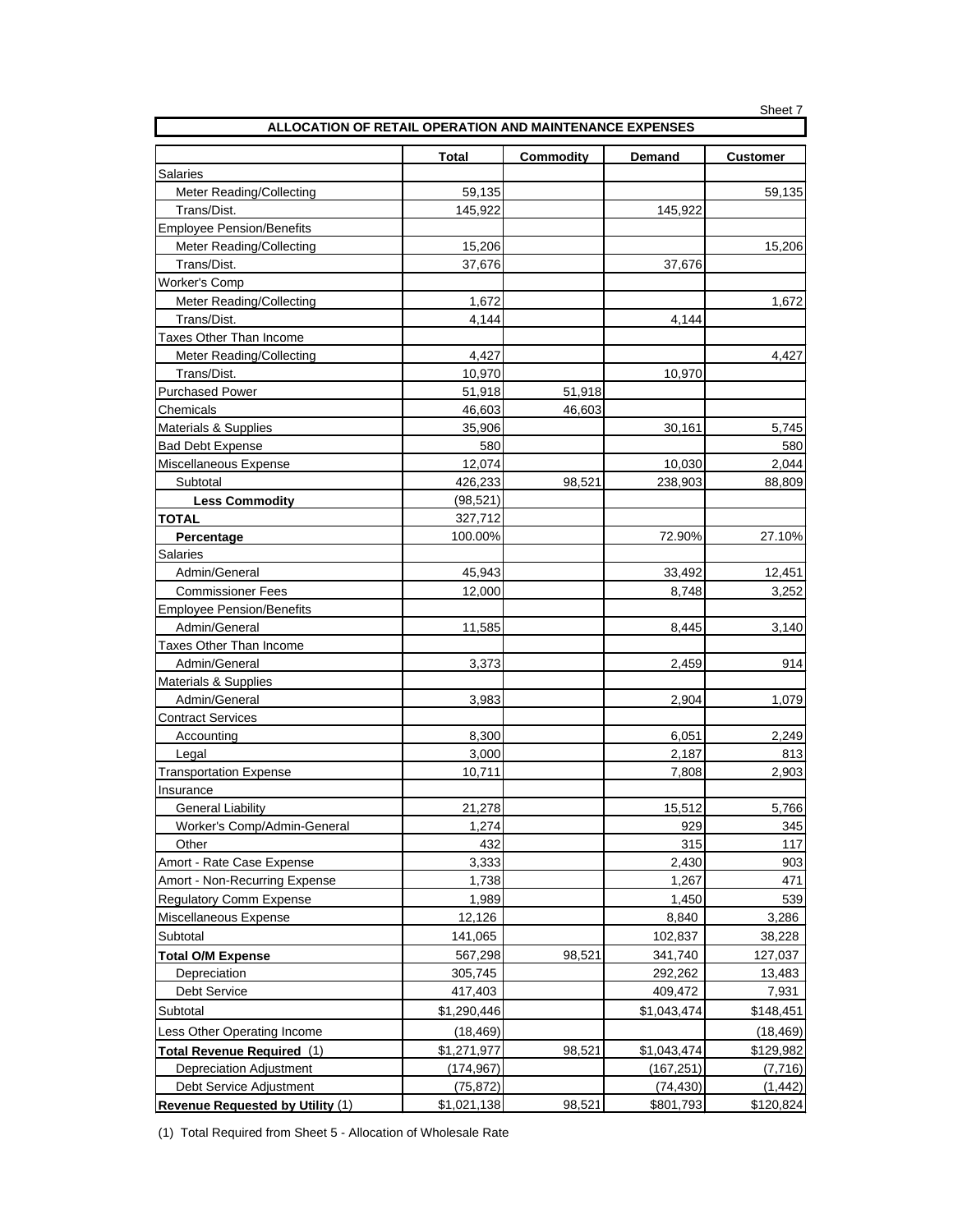# **ALLOCATION OF RETAIL COST OF SERVICE**

| <b>ULIIILY NEUUESIEU</b>          |              |                  |               |                 |  |  |
|-----------------------------------|--------------|------------------|---------------|-----------------|--|--|
|                                   | <b>Total</b> | <b>Commodity</b> | <b>Demand</b> | <b>Customer</b> |  |  |
| Operation & Maintenance           | \$567,298    | \$98,521         | \$341,740     | \$127,037       |  |  |
| Depreciation                      | 130,778      |                  | 125,011       | 5,767           |  |  |
| Debt Service                      | 341,531      |                  | 335,042       | 6,489           |  |  |
| <b>General Water Service Cost</b> | \$1,039,607  | 98,521           | \$801,793     | \$139,293       |  |  |
| Less: Other Revenue               | (18, 469)    |                  |               | (18, 469)       |  |  |
| <b>Total Required from Rates</b>  | \$1,021,138  | 98,521           | \$801,793     | \$120,824       |  |  |

## **Utility Requested**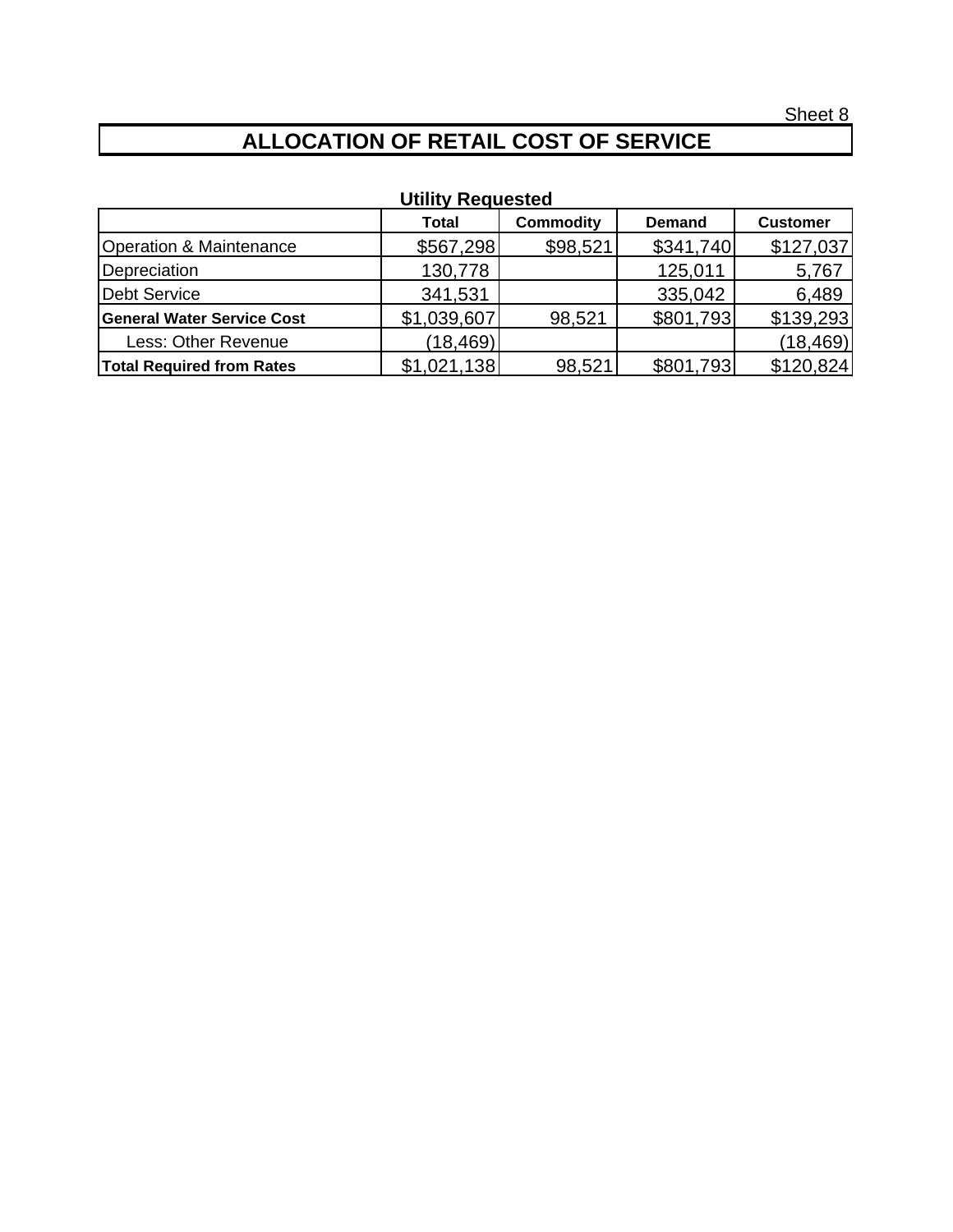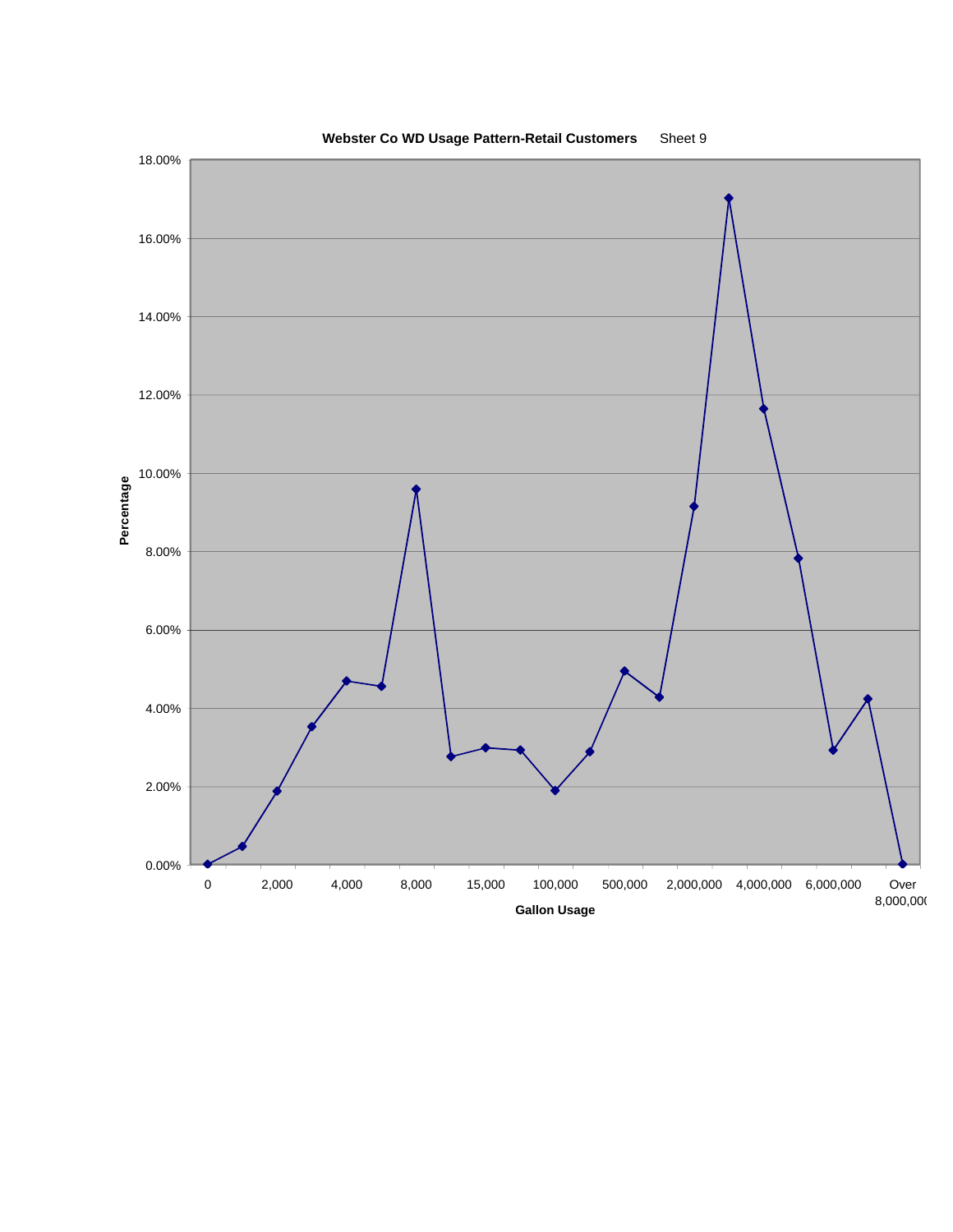# **CALCULATION OF RETAIL WATER RATES**

|                                   | Total       | First 2,000,000 | Over 2,000,000 |
|-----------------------------------|-------------|-----------------|----------------|
|                                   |             |                 |                |
| <b>Actual Water Sales:</b>        |             |                 |                |
| <b>Thousand Gallons</b>           | 172,729,178 | 143,416,478     | 29,312,700     |
|                                   | 100.00%     | 83.03%          | 16.97%         |
| <b>Weighted Sales for Demand:</b> |             |                 |                |
| <b>Thousand Gallons</b>           | 244,437,417 | 215, 124, 717   | 29,312,700     |
| Percent                           | 100.00%     | 88.01%          | 11.99%         |
| Allocation of Volumetric Costs:   |             |                 |                |
| <b>Commodity</b>                  | \$98,521    | \$81,802        | \$16,719       |
| Demand                            | 801,793     | 705,658         | 96,135         |
| Total                             | \$900,314   | \$787,460       | \$112,854      |
| <b>Proposed Rates</b>             |             | \$5.49          | \$3.85         |
| <b>Customer Costs</b>             | \$120,824   |                 |                |
| Number of Bills                   | 14,288      |                 |                |
| <b>Customer Charge</b>            | \$8.46      |                 |                |

### **Utility Requested Revenue**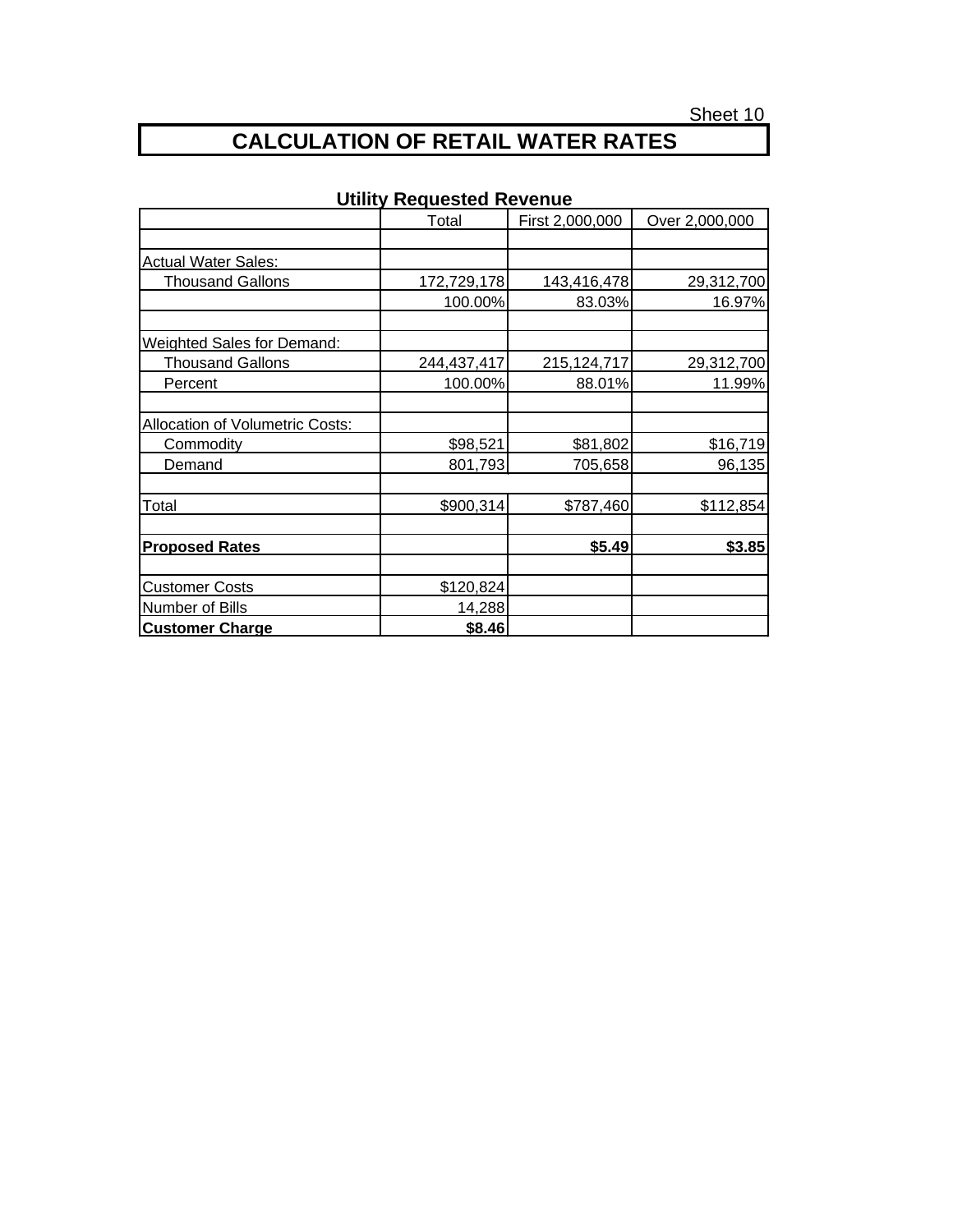## **VERIFICATION OF RATES**

### **Utility Requested Revenue**

|                          | <b>Bills</b> | <b>Gallons</b> | Rate | Revenue     |
|--------------------------|--------------|----------------|------|-------------|
| <b>Customer Charge</b>   | 14,288       |                | 8.47 | \$121,019   |
| First 2,000,000 gallons  |              | 143,416,478    | 5.49 | 787,356     |
| Over 2,000,000 gallons   |              | 29,312,700     | 3.85 | 112,854     |
| <b>Retail Revenue</b>    |              |                |      | \$1,021,229 |
| <b>Wholesale Revenue</b> |              | 89,751,000     | 3.70 | 331,940     |
| <b>Total Revenue</b>     |              | 262,480,178    |      | \$1,353,169 |

Customer charge raised by \$0.01 to produce required revenue.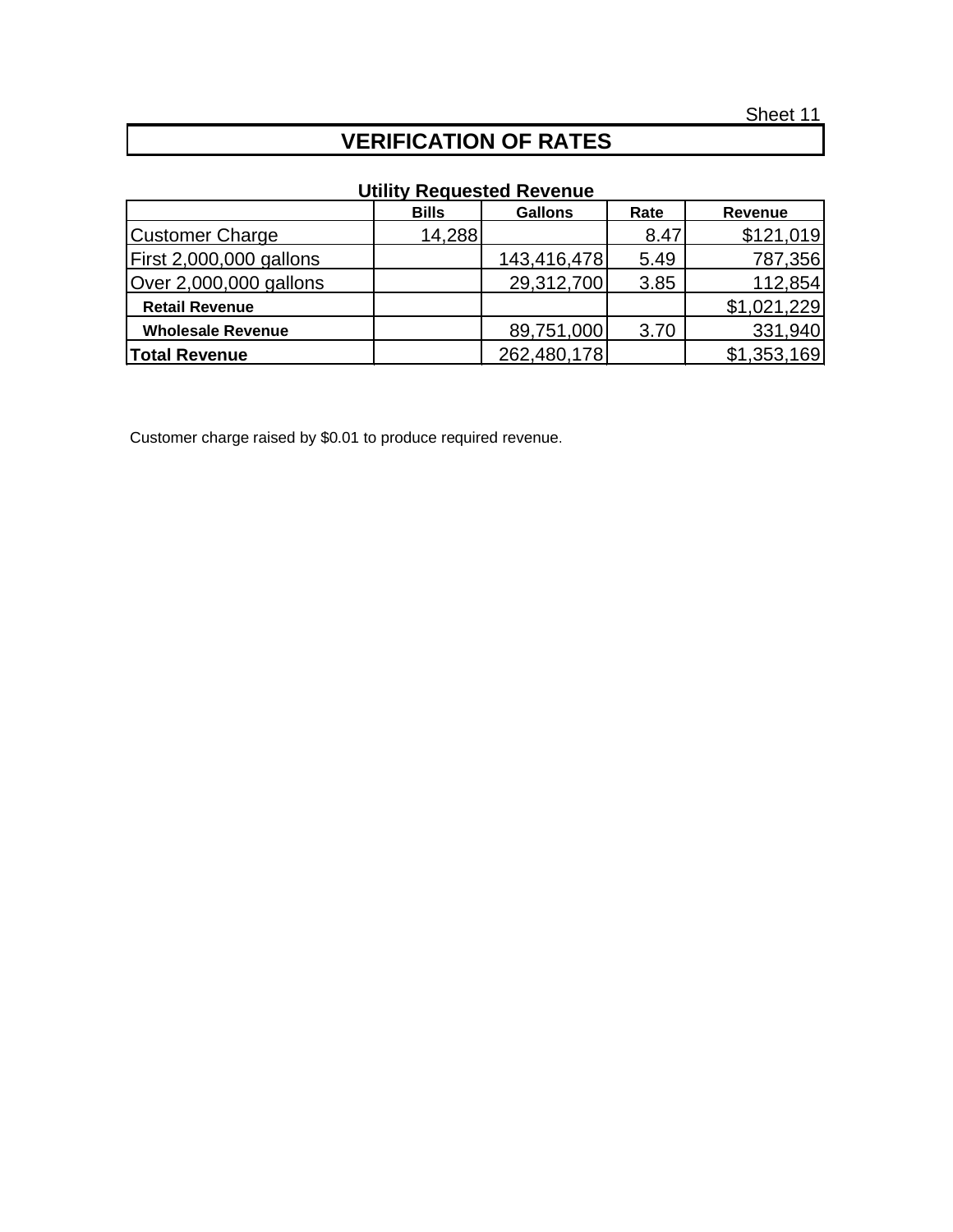# **ALLOCATION OF RETAIL COST OF SERVICE**

## **Based on Staff Revenue Requirement**

|                                   | <b>Total</b> | <b>Commodity</b> | <b>Demand</b> | <b>Customer</b> |
|-----------------------------------|--------------|------------------|---------------|-----------------|
| Operation & Maintenance           | \$567,298    | \$98,521         | \$341,740     | \$127,037       |
| Depreciation                      | 305,745      |                  | 292,262       | 13,483          |
| Debt Service                      | 417,403      |                  | 409,472       | 7,931           |
| <b>General Water Service Cost</b> | 1,290,446    | 98,521           | 1,043,474     | 148,451         |
| Less: Other Revenue               | (18, 469)    |                  |               | (18, 469)       |
| <b>Total Required from Rates</b>  | \$1,271,977  | \$98,521         | \$1,043,474   | \$129,982       |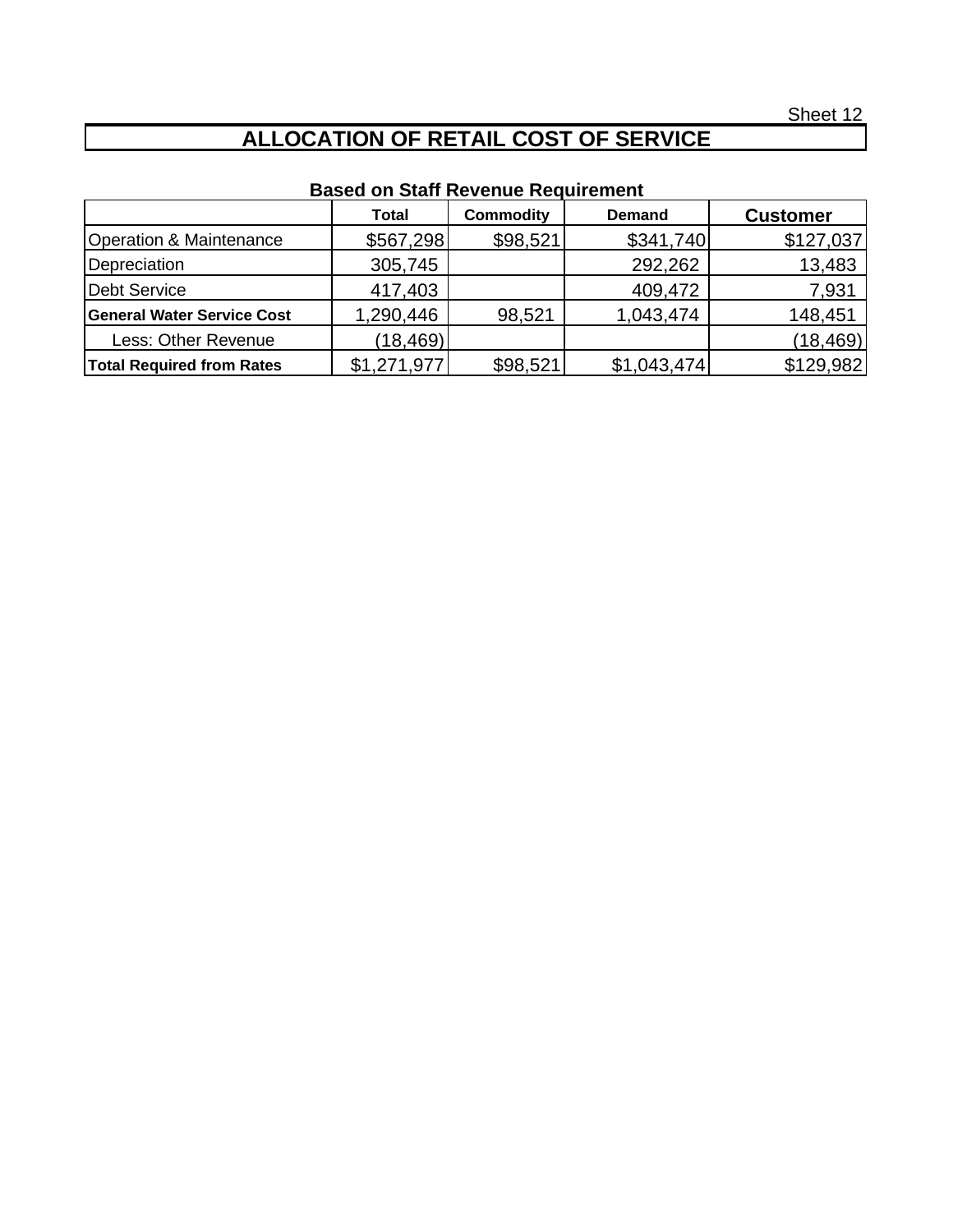# **CALCULATION OF RETAIL WATER RATES**

|                                        | Total       | First 2,000,000 | Over 2,000,000 |
|----------------------------------------|-------------|-----------------|----------------|
|                                        |             |                 |                |
| <b>Actual Water Sales:</b>             |             |                 |                |
| <b>Thousand Gallons</b>                | 172,729,178 | 143,416,478     | 29,312,700     |
|                                        | 100.00%     | 83.03%          | 16.97%         |
|                                        |             |                 |                |
| <b>Weighted Sales for Demand:</b>      |             |                 |                |
| <b>Thousand Gallons</b>                | 244,437,417 | 215, 124, 717   | 29,312,700     |
| Percent                                | 100.00%     | 88.01%          | 11.99%         |
| <b>Allocation of Volumetric Costs:</b> |             |                 |                |
| Commodity                              | \$98,521    | \$81,802        | \$16,719       |
| Demand                                 | 1,043,474   | 918,361         | 125,113        |
| Total                                  | \$1,141,995 | \$1,000,163     | \$141,832      |
| <b>Proposed Rates</b>                  |             | \$6.97          | \$4.84         |
| <b>Customer Costs</b>                  | \$129,982   |                 |                |
| Number of Bills                        | 14,288      |                 |                |
| <b>Customer Charge</b>                 | \$9.10      |                 |                |

### **Based on Staff Revenue Requirement**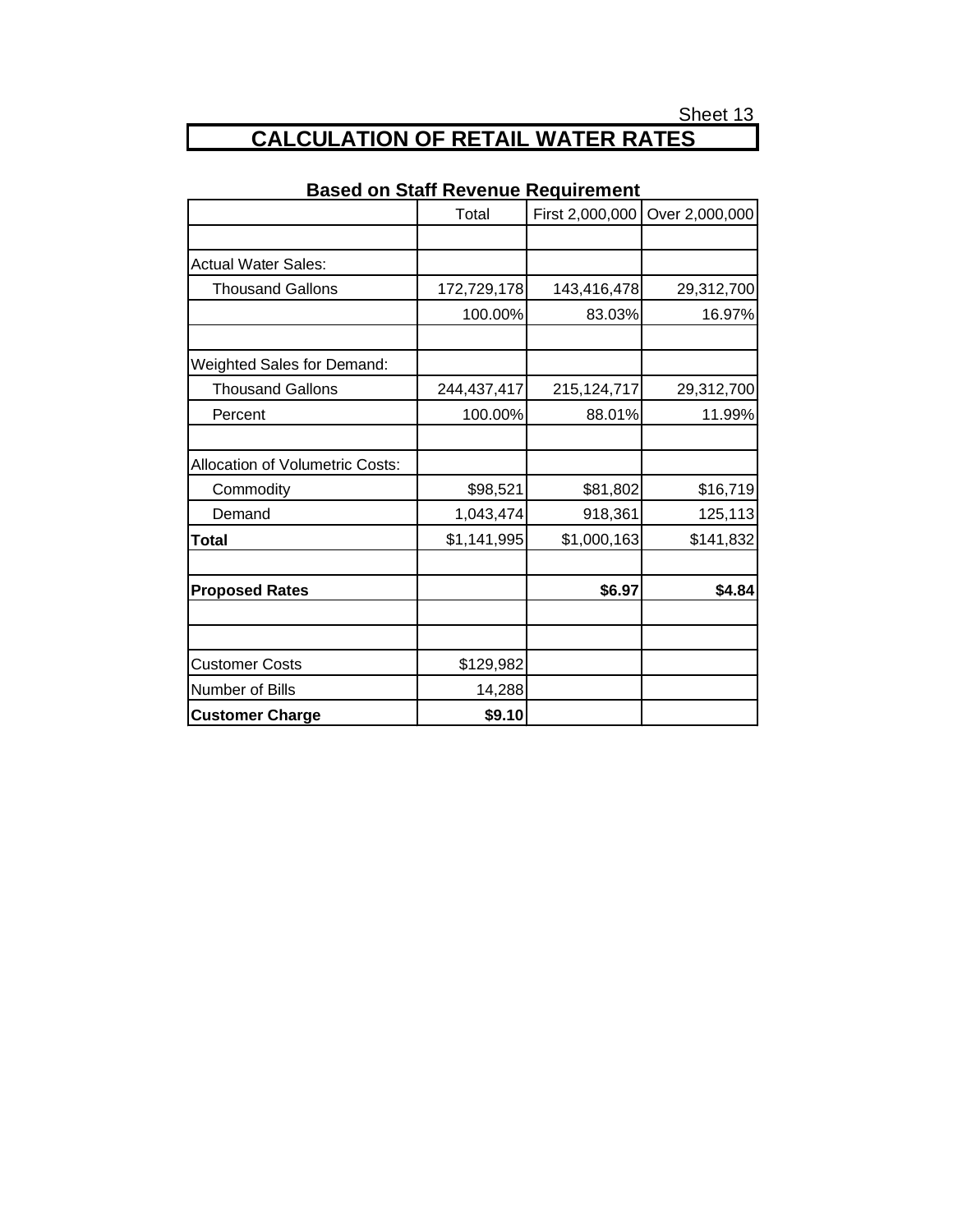## **VERIFICATION OF RATES**

## **Based on Staff Revenue Requirement**

|                          | <b>Bills</b> | <b>Gallons</b> | Rate | Revenue     |
|--------------------------|--------------|----------------|------|-------------|
|                          | 14,288       |                | 9.10 | \$130,021   |
| First 2,000,000 gallons  |              | 143,416,478    | 6.97 | 999,613     |
| Over 2,000,000 gallons   |              | 29,312,700     | 4.86 | 142,460     |
| <b>Retail Revenue</b>    |              |                |      | \$1,272,094 |
| <b>Wholesale Revenue</b> |              | 89,751,000     | 5.15 | 462,218     |
| <b>Total Revenue</b>     |              | 262,480,178    |      | \$1,734,312 |

\*Note: Over 2,000,000 gallons raised by \$0.02 to produce required revenue.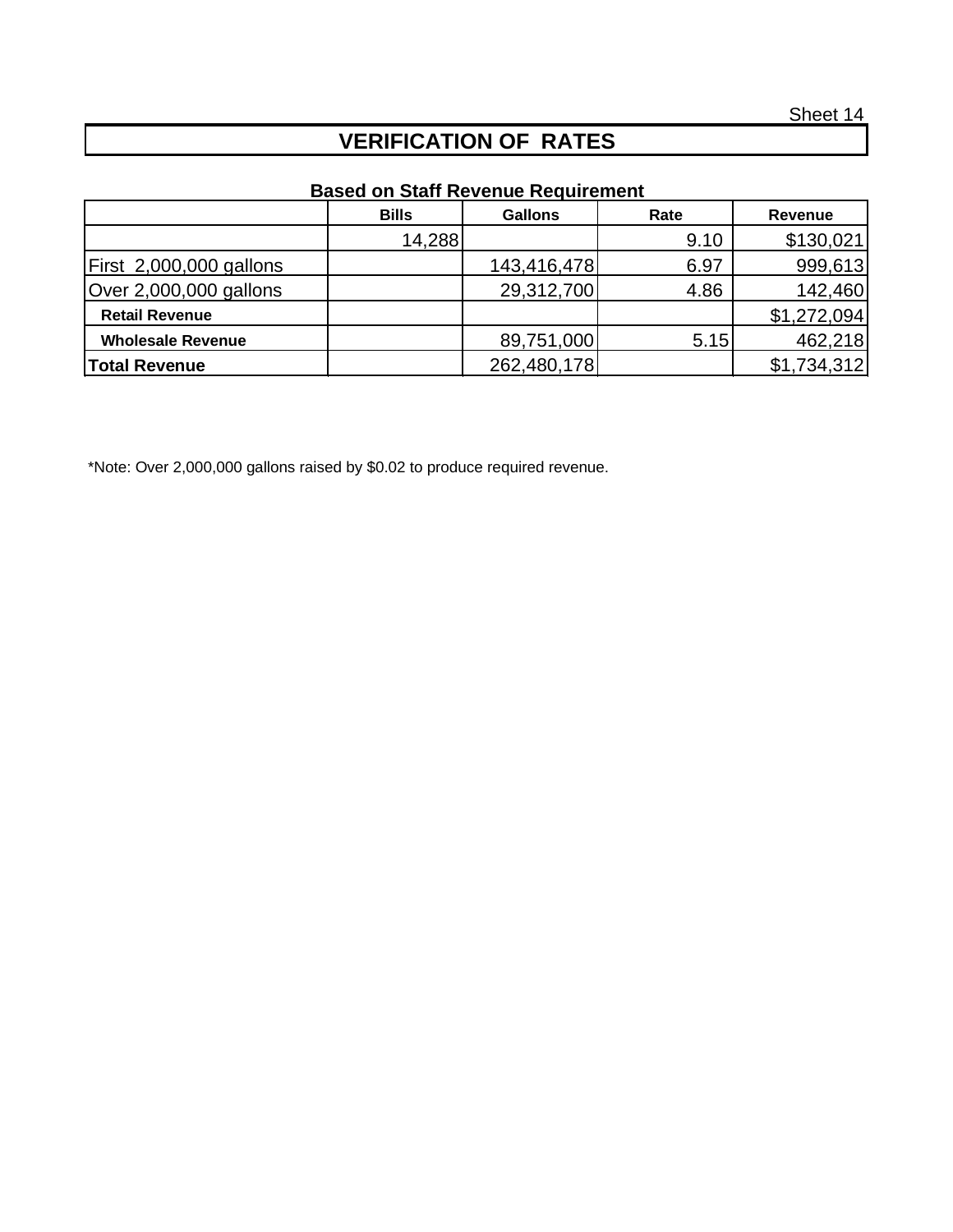# **COMPARISON OF RATES**

| <b>Gallon Usage</b> | <b>Current Rates</b> | <b>Staff Revenue</b><br><b>Requirement</b> | % Increase | <b>Utility Revenue</b><br><b>Requirement</b> | % Increase |
|---------------------|----------------------|--------------------------------------------|------------|----------------------------------------------|------------|
| 2000                | \$15.10              | \$23.04                                    | 52.58%     | \$19.45                                      | 28.81%     |
| 3000                | 21.85                | 30.01                                      | 37.35%     | 24.94                                        | 14.14%     |
| 5000                | 35.35                | 43.95                                      | 24.33%     | 35.92                                        | 1.61%      |
| 10000               | 65.10                | 78.80                                      | 21.04%     | 63.37                                        | $-2.66%$   |
| 20000               | 122.60               | 148.50                                     | 21.13%     | 118.27                                       | $-3.53%$   |
| 50000               | 295.10               | 357.60                                     | 21.18%     | 282.97                                       | $-4.11%$   |
| 100000              | 582.60               | 706.10                                     | 21.20%     | 557.47                                       | $-4.31%$   |
| 200000              | 887.60               | 1,192.10                                   | 34.31%     | 942.47                                       | 6.18%      |
| 1000000             | 3,327.60             | 5,080.10                                   | 52.67%     | 5,498.47                                     | 65.24%     |
| 2000000             | 6,377.60             | 12,050.10                                  | 88.94%     | 10,988.47                                    | 72.30%     |
| 3000000             | 9,427.60             | 16,910.10                                  | 79.37%     | 14,838.47                                    | 57.39%     |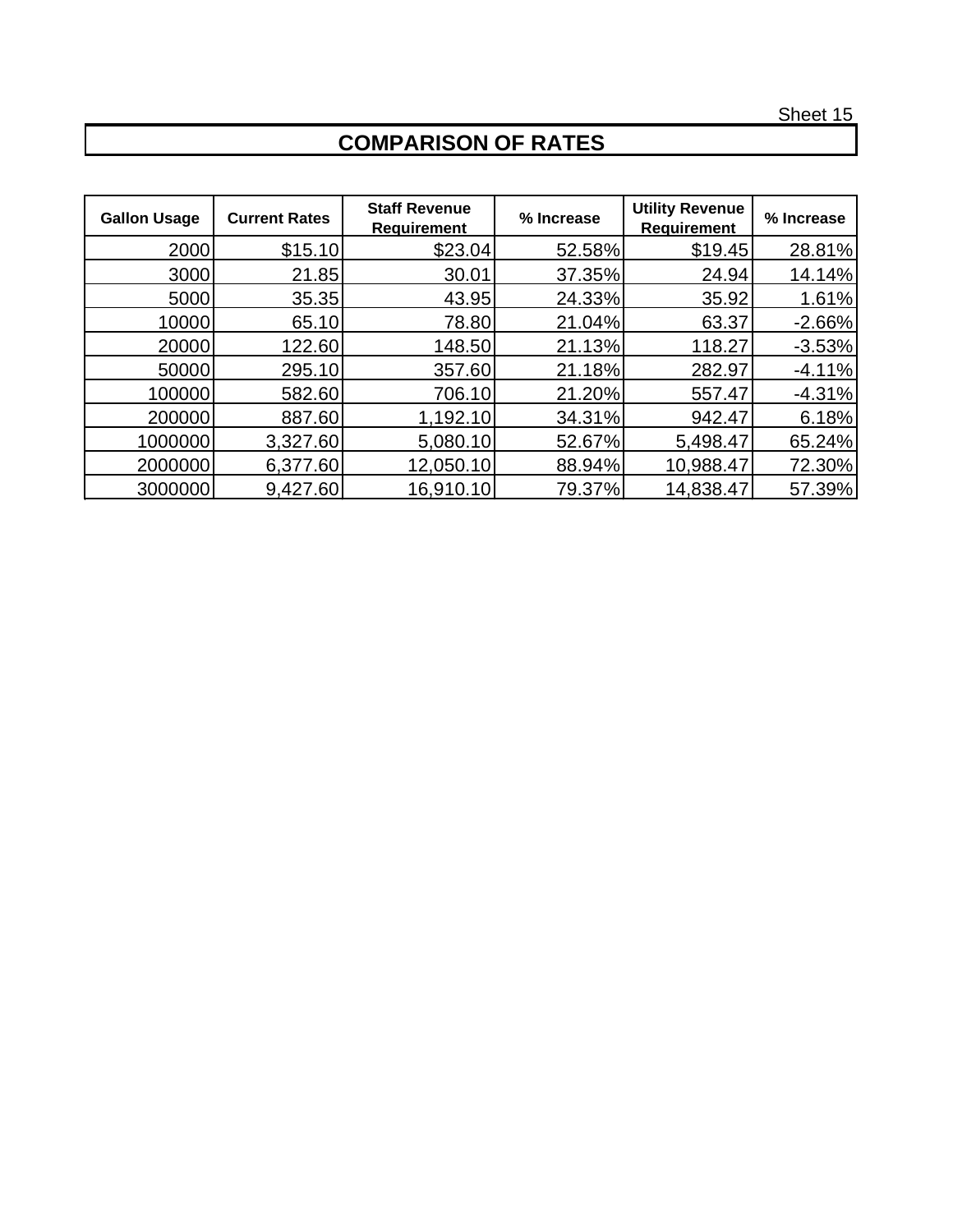### ATTACHMENT D STAFF REPORT CASE NO. 98-182 RECOMMENDED RATES FOR UTILITY REQUESTED REVENUE

### **Monthly Water Rates**

Customer Charge **\$8.47** per month<br>First 2,000,000 gallons **\$8.47** per 1,000 gallons

First 2,000,000 gallons 5.49 per 1,000 gallons 5.49 per 1,000 gallons 5.49 per 1,000 gallons 3.85 per 1,000 gallons

Wholesale Rate **\$3.70** per 1,000 gallons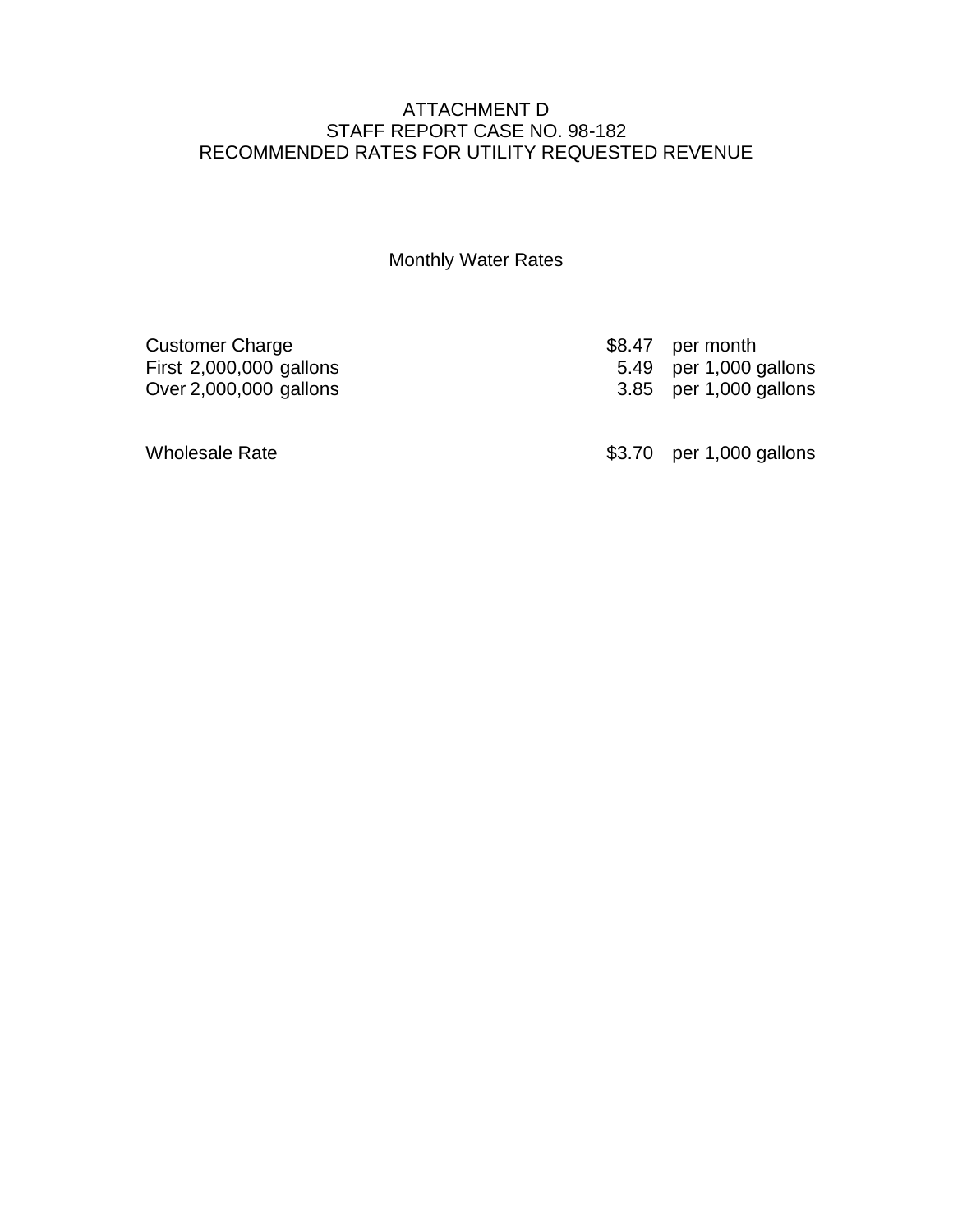### ATTACHMENT E STAFF REPORT CASE NO. 98-182 RECOMMENDED RATES FOR STAFF REVENUE REQUIREMENT

### **Monthly Water Rates**

Customer Charge \$9.10 per month<br>First 2,000,000 gallons \$9.10 per 1,000 gallons

First 2,000,000 gallons 6.97 per 1,000 gallons 6.97 per 1,000 gallons 6.97 per 1,000 gallons 4.86 per 1,000 gallons

Wholesale Rate **\$5.15** per 1,000 gallons